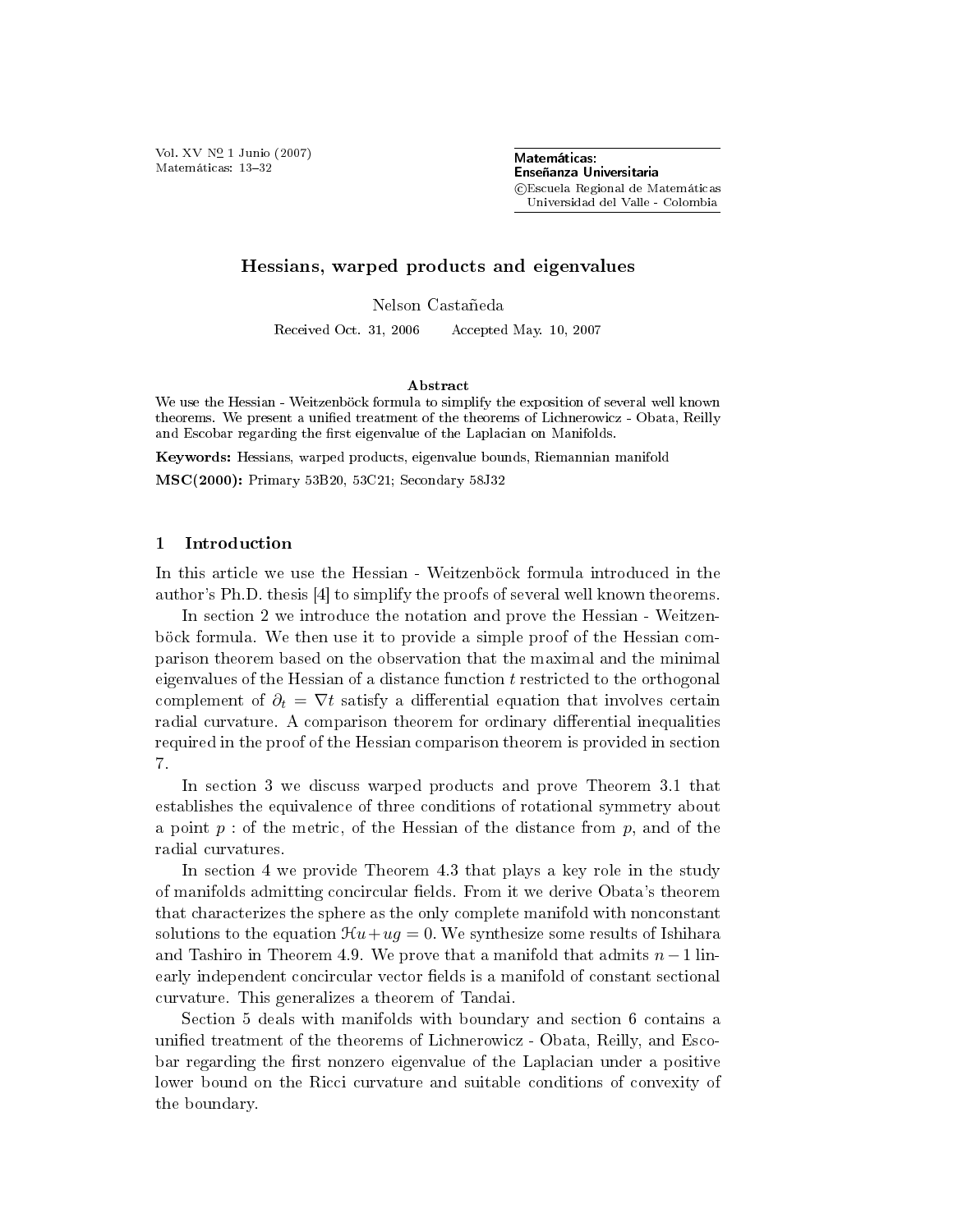### 2 Notation and preliminaries

 $(M, g)$  denotes a Riemannian manifold. All the manifolds in this article are assumed to be of class  $C^{\infty}$ .

If X is a vector field,  $X_p f$  will denote the directional derivative of f in the direction of the tangent vector  $X_p$ . All the vector fields in this article are assume to be of class  $C^{\infty}$  unless specified otherwise.

The differential  $df$  of a smooth function  $f$  is the one-form defined by  $df(X) = Xf$ .

The gradient of a function f will be denoted by  $\nabla f$ . It is the vector field defined by the condition  $g(\nabla f, X) = df(X) = Xf$  for all smooth vector fields X.

The covariant derivative  $D_XY$  of the vector field Y in the direction of the vector field  $X$  is the one defined by the Levi-Civita connection with the main properties that

$$
Xg(Y, Z) = g(D_XY, Z) + g(Y, D_XZ)
$$

and

$$
[X,Y] = D_X Y - D_Y X,
$$

where  $[X, Y]$  is the vector field that acts on functions by the formula

$$
[X,Y]f = X(Yf) - Y(Xf).
$$

 $D_XY$  can be computed from

$$
2g(D_XY, Z) = Xg(Y, Z) + Yg(X, Z) - Zg(X, Y)
$$
  
+g(X, [Z, Y]) + g(Y, [Z, X]) + g(Z, [X, Y]). (1)

A local orthonormal frame  $\{e_1, \ldots, e_n\}$  around a point p is a system of vector fields defined on a open neighborhood of  $p$  that forms an orthonormal basis for the tangent space at each point of the neighborhood.

If  $\{e_1, \ldots, e_n\}$  is a local orthonormal frame and f is a smooth function then  $\nabla f = \sum_{i=1}^n e_i(f)e_i.$ 

The Hessian of a function f, denoted by  $\mathcal{H}f$ , is the symmetric 2–form associated to the covariant derivative of the gradient of  $f$  according to the formula

$$
\mathcal{H}f(X,Y) = g(D_X \nabla f, Y) = g(X, D_Y \nabla f).
$$

The norm of the Hessian of f is the scalar  $|\mathcal{H}f|$  defined by  $|\mathcal{H}f|^2 = \sum_{i=1}^n \lambda_i^2$ , where  $\lambda_1, \ldots, \lambda_n$  are the eigenvalues of  $\mathcal{H}f$ .

The norm |X| of a vector is given by  $|X| = \sqrt{g(X,X)}$ . An important observation is that  $\nabla |\nabla f|^2 = 2D_{\nabla f} \nabla f$ . Indeed,  $g(X, \nabla |\nabla f|^2) = X(|\nabla f|^2) =$  $2g(D_X\nabla f,\nabla f) = 2g(D_{\nabla f}\nabla f,X)$ , where the last identity follows from the symmetry of the Hessian.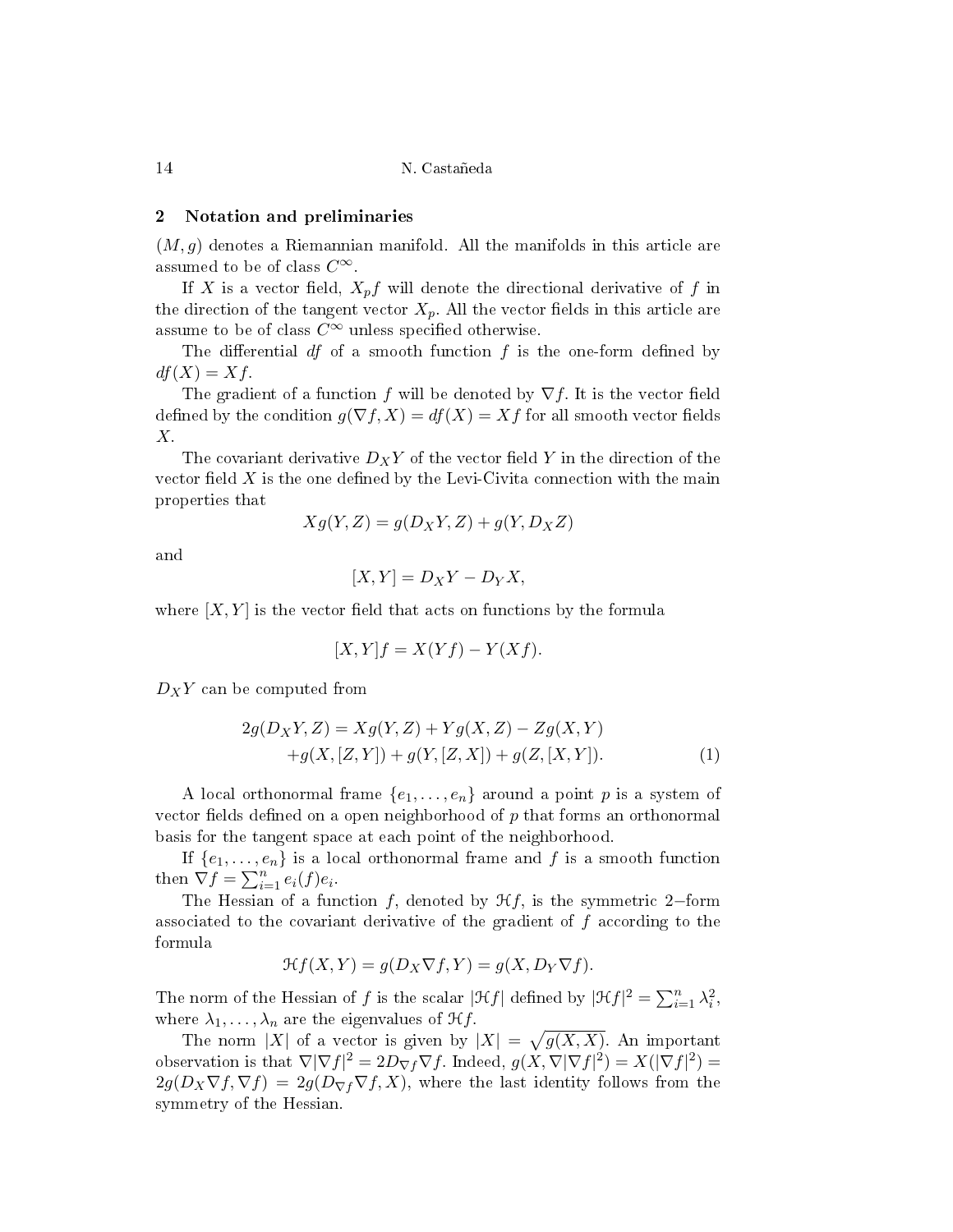Given a vector field X and a point  $p \in M$  the mapping

$$
(DX)_p: Y_p \in T_pM \to D_{Y_p}X \in T_pM
$$

is a linear transformation of the tangent space at  $p$  that we call the covariant derivative of X at the point p. The divergence of a vector field X is a scalar field divX that at each point p equals the trace of the covariant derivative of X at p. In other words, if  $\{e_1, \ldots, e_n\}$  is a local orthonormal field, then

$$
\mathrm{div}X = \sum_{i=1}^{n} g(D_{e_i}X, e_i).
$$

The Laplacian of a function f is denoted by  $\Delta f$  and is defined to be the divergence of the gradient  $\nabla f$  or, equivalently, the trace of  $\mathcal{H}f$ . If  $\lambda_1, \ldots, \lambda_n$ are the eigenvalues of  $\mathcal{H}f$  then  $\Delta f = \sum_{i=1}^n \lambda_i$ . It follows that  $|\mathcal{H}f|^2 \geq \frac{(\Delta f)^2}{n}$  $\overline{n}$ with equality if and only if  $\lambda_1 = \cdots = \lambda_n$ .

For any vector fields X, Y we denote by  $R(X, Y)$  the operator  $D_X D_Y$  –  $D_Y D_X - D_{[X,Y]}.$  The Riemann curvature tensor is defined by  $R(X,Y,Z,W) =$  $g(R(Z, W)Y, X)$ . Being a tensor,  $R(X, Y, Z, W)$  at a point p depends only on the specific vectors  $X_p, Y_p, Z_p$ , and  $W_p$ . If  $X_p$  and  $Y_p$  are orthogonal and of unit length then  $R(X_p, Y_p, X_p, Y_p)$  is called the sectional curvature along the given vectors and is usually denoted by  $K(X, Y)$ . If  $X_p$  is a unit vector, the Ricci curvature of the manifold at the point  $p$  and in the direction of  $X$  is the number  $Ric(X) = \sum_{i=1}^{n-1} R(X,e_i,X,e_i),$  where  $e_1,\ldots e_{n-1}$  is any orthonormal basis of the orthogonal complement of  $X_p$  in  $T_pM$ . We will write  $Ric_M \geq c$ to indicate that  $Ric(X) \geq c|X|^2$  for every vector in TM.

Given a point p in a Riemannian manifold M, and a tangent vector  $X \in$  $T_pM$  we will denote by  $\gamma_X$  the geodesic emanating from p with initial velocity  $\gamma'(0) = X.$  If  $(M, g)$  is a complete Riemannian manifold, the mapping  $Exp_p$  :  $X \in T_pM \to \gamma_X(1) \in M$  is well defined and differentiable on the whole space  $T_pM$  [[14]; Proposition 2.3]. The differential of the mapping  $Exp_p$  at the origin  $0 \in T_pM$ , viewed as a map from  $T_pM$  to  $T_pM$ , is the identity map. It follows from the inverse function theorem that  $Exp_p$  maps an open neighborhood O of  $0 \in T_pM$  diffeomorphically onto an open neighborhood U of p in M. In this case, if the neighborhood  $\mathcal O$  is star-shaped from 0, it is called a normal neighborhood of 0 in  $T_pM$  and the corresponding neighborhood U of p is called a *normal neighborhood of* p in M. Clearly for every  $q \in \mathcal{U}$  there is a unique minimizing geodesic in  $M$  that connects  $q$  to  $p$  and all the points on this geodesic are also contained in U. If  $e_1, \ldots, e_n$  is any orthonormal basis of  $T_pM$ , and  $q \in \mathcal{U}$ , then there exists a unique  $n$ -tuple  $(x^1, \ldots, x^n)$  of real numbers such that  $Exp_p^{-1}(q) = \sum_{n=1}^{n}$  $i=1$  $x^i e_i$ . The numbers  $x^1, \ldots, x^n$  are called the normal coordinates of q.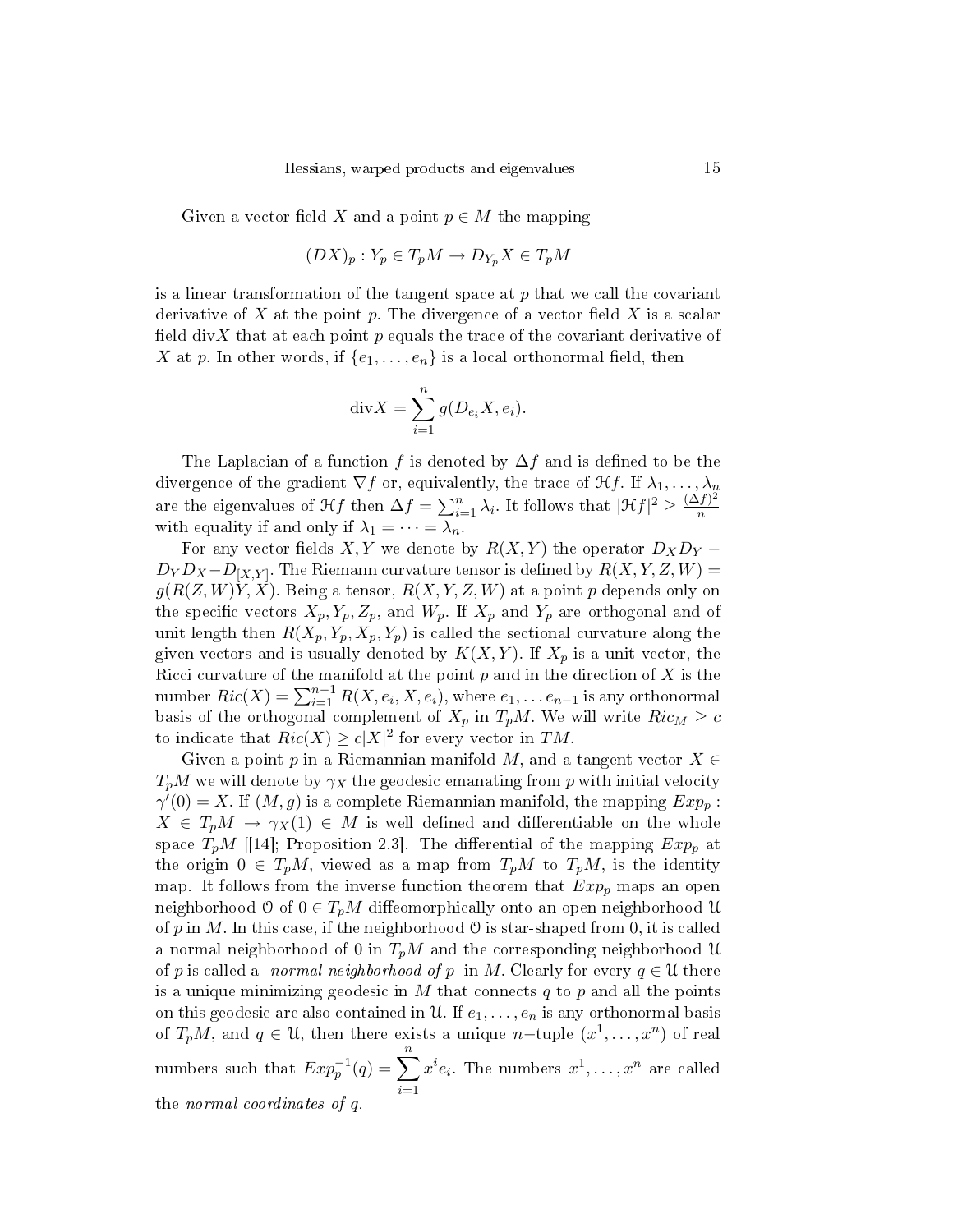The geodesic ball of radius a and center p in a manifold M is the set  $B_p(a)$ of all the points  $q \in M$  that are at a distance less than a away from p. The injectivity radius of a manifold  $M$  at a point  $p$  is the supremum of the set of real numbers a such that the geodesic ball  $B_p(a)$  is contained in a normal neighborhood of p. It will be denoted by  $inj_p(M)$ .

**Lemma 2.1.** Let r denote the distance function from a fixed point  $p$  in a Riemannian manifold  $(M, g)$ . Then, in a neighborhood of p,  $\mathcal{H}(\frac{1}{2})$  $(\frac{1}{2}r^2) = g + o(1),$ where  $o(1)$  is a symmetric two-tensor whose eigenvalues approach zero as r approaches zero.

*Proof.* Let  $x^1, \ldots, x^n$  be normal coordinates around p. Then  $r^2 = \sum_{i=1}^n (x^i)^2$ ,  $\nabla(\frac{1}{2})$  $(\frac{1}{2}r^2) = \sum_{i=1}^n x^i \nabla x^i$ , and therefore,  $\mathcal{H}(\frac{1}{2})$  $(\frac{1}{2}r^2) = \sum_{i=1}^n dx^i \otimes dx^i + \sum_{i=1}^n x^i \mathfrak{H} x^i$  $= g + (\sum_{i=1}^n dx^i \otimes dx^i - g) + \sum_{i=1}^n x^i \mathfrak{K} x^i = g + o(1).$ 

We point out that if r is a distance function then  $D_{\nabla r}\nabla r = 0$  which implies that  $\nabla r$  is an eigenvector of the Hessian of r with eigenvalue zero. Therefore, the eigenvalues of  $\mathcal{H}r$  restricted to the orthogonal complement of  $\nabla r$  are also eigenvalues of the Hessian of r.

**Corollary 2.2.** If  $\lambda$  is any of the eigenvalues of the Hessian of r restricted to the orthogonal complement of  $\nabla r$  then  $\lambda = \frac{1}{r} + o(\frac{1}{r})$  $(\frac{1}{r}),$  where  $o(\frac{1}{r})$  $(\frac{1}{r})$  is a function such that  $\lim_{r\to 0} r \cdot o(\frac{1}{r})$  $\frac{1}{r}) = 0.$ 

A local orthonormal frame  $\{X_1, \ldots, X_n\}$  is said to be normal at p if  $(DX_i)_p = 0$  for  $1 \leq i \leq n$ . Around any point p of a manifold M one can always find a local orthonormal frame that is normal at  $p$ .

**Lemma 2.3.** Let  $u$  be a smooth function and  $X$  a vector field defined on a neighborhood of a point  $p \in M$  and such that  $D_{\nabla u}X(p) = 0$ . Then at p

$$
\mathcal{H}|\nabla u|^2(X_p, X_p) =
$$
  
2  $\Big[ |D_{X_p}\nabla u|^2 + R(\nabla u, X_p, \nabla u, X_p) + \nabla u(\mathcal{H}u(X, X)) \Big].$  (2)

*Proof.* First we observe that the condition  $(D_{\nabla u} X)_p$  implies that at p

$$
g(D_{\nabla u}D_X \nabla u, X_p) = \nabla u(D_X \nabla u, X) = \nabla u(\mathcal{H}u(X, X))
$$

and

$$
g(D_{[X,\nabla u]}\nabla u, X_p) = g(D_{X_p}\nabla u, [X,\nabla u]) = g(D_{X_p}\nabla u, D_{X_p}\nabla u) = |D_{X_p}\nabla u|^2.
$$

Therefore,

$$
\mathcal{H}|\nabla u|^2(X_p,X_p) = g(D_{X_p}\nabla|\nabla u|^2,X_p) = 2g(D_{X_p}D_{\nabla u}\nabla u,X_p) =
$$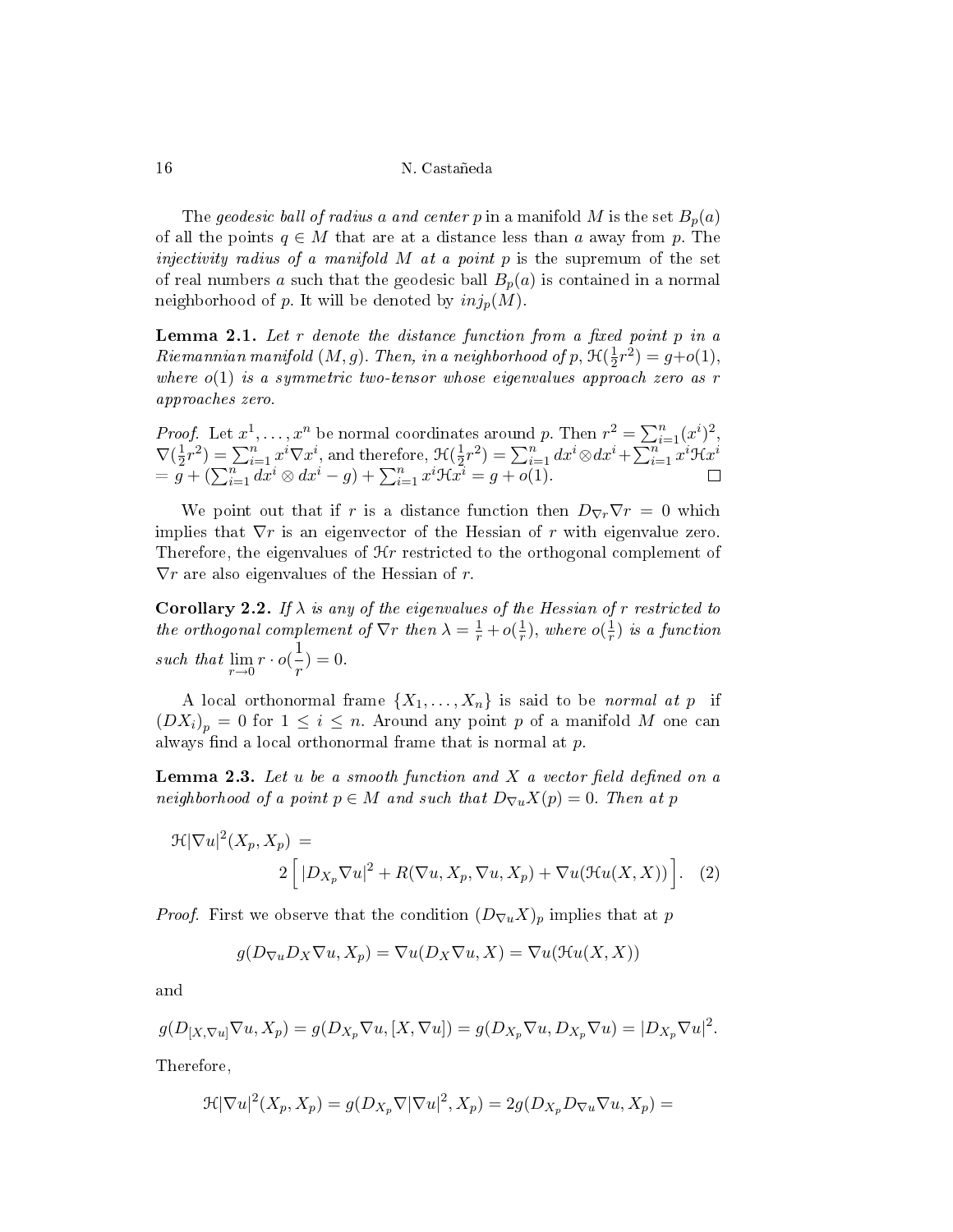Hessians, warped products and eigenvalues 17

$$
2 [R(X_p, \nabla u, X_p, \nabla u) + g(D_{\nabla u}D_X \nabla u, X_p) + g(D_{[X, \nabla u]} \nabla u, X_p)] =
$$
  

$$
2 [|D_{X_p} \nabla u|^2 + R(X_p, \nabla u, X_p, \nabla u) + \nabla u(\mathcal{H}u(X, X))].
$$

We will refer to formula (2) as the Hessian-Weitzenbock formula. This formula was introduced in [4] in connection to a simple proof of the Hessian comparison theorem.

**Lemma 2.4.** ([4]; Lemma 1) Let  $(M, g)$  be a complete Riemannian manifold and p a point in M. Let  $r(x)$  denote the distance from x to p. Assume that q is not in the cut locus of p. Along the minimizing geodesic connecting q to p we consider the function  $\lambda$  equal to the maximal or to the minimal eigenvalue of  $\mathcal{H}$ r restricted to the orthogonal complement of  $\partial_r$ . Then

$$
\lambda^{2}(x) + K(\partial_{r}, X_{x}) + (\partial_{r})_{x}\lambda = 0,
$$
\n(3)

where  $X_x$  is a unit length eigenvector corresponding to the eigenvalue  $\lambda(x)$ . In other words,  $D_{X_x}\partial_r = \lambda(x)X_x$ .

*Proof.* We extend the vector  $X_x$  to a vector field X defined on a neighborhood of x and parallel along the geodesic connecting x to p. We apply the Hessian-Weitzenböck formula (2) to the function  $u = r$  and the vector field X to obtain

$$
0 = \lambda^{2}(x) + K(\partial_{r}, X_{x}) + (\partial_{r})_{x} g(D_{X}\partial_{r}, X).
$$

If  $\lambda$  is the maximal eigenvalue then along the geodesic connecting x to p we have  $g(D_X\partial_r, X) \leq \lambda$  with equality at the point x. Therefore,  $(\partial_r)_x g(D_X \partial_r, X) = (\partial_r)_x \lambda$  and this implies (3). Similar argument works for the minimal eigenvalue.  $\Box$ 

**Theorem 2.5.** (Hessian Comparison Theorem) Let  $(M^m, g)$  and  $(N^n, h)$  be two Riemannian manifolds,  $\gamma$ ,  $\alpha$  be geodesics parametrized by arc-length in M and N respectively, with  $\gamma(0) = p$  and  $\alpha(0) = q$ , and such that they don't hit the cut locus of their respective initial points. Assume further that for every unit vector X orthogonal to  $\gamma'(t)$  and every vector Y orthogonal to  $\alpha'(t)$  we have  $K^M(\gamma'(t),X) \geq K^N(\alpha'(t),Y)$ . Then  $\mathfrak{H}^M t(X,X) \leq \mathfrak{H}^N t(Y,Y)$  for all unit vectors X orthogonal to  $\gamma'(t)$  and Y orthogonal to  $\alpha'(t)$ . Here t denotes the distance function from p in M and also the distance function from q in N.

*Proof.* Let  $\lambda$  be the maximal eigenvalue of  $\mathcal{H}^{M}t$  restricted to the orthogonal complement of  $\gamma'(t)$ , and  $\mu$  be the minimal eigenvalue  $\mathcal{H}^N t$  restricted to the orthogonal complement of  $\alpha'(t)$ . According to Lemma 2.4 these functions satisfy the ordinary differential equations

$$
\lambda^{2}(t) + K^{M}(\gamma'(t), X) + \frac{d\lambda(t)}{dt} = 0
$$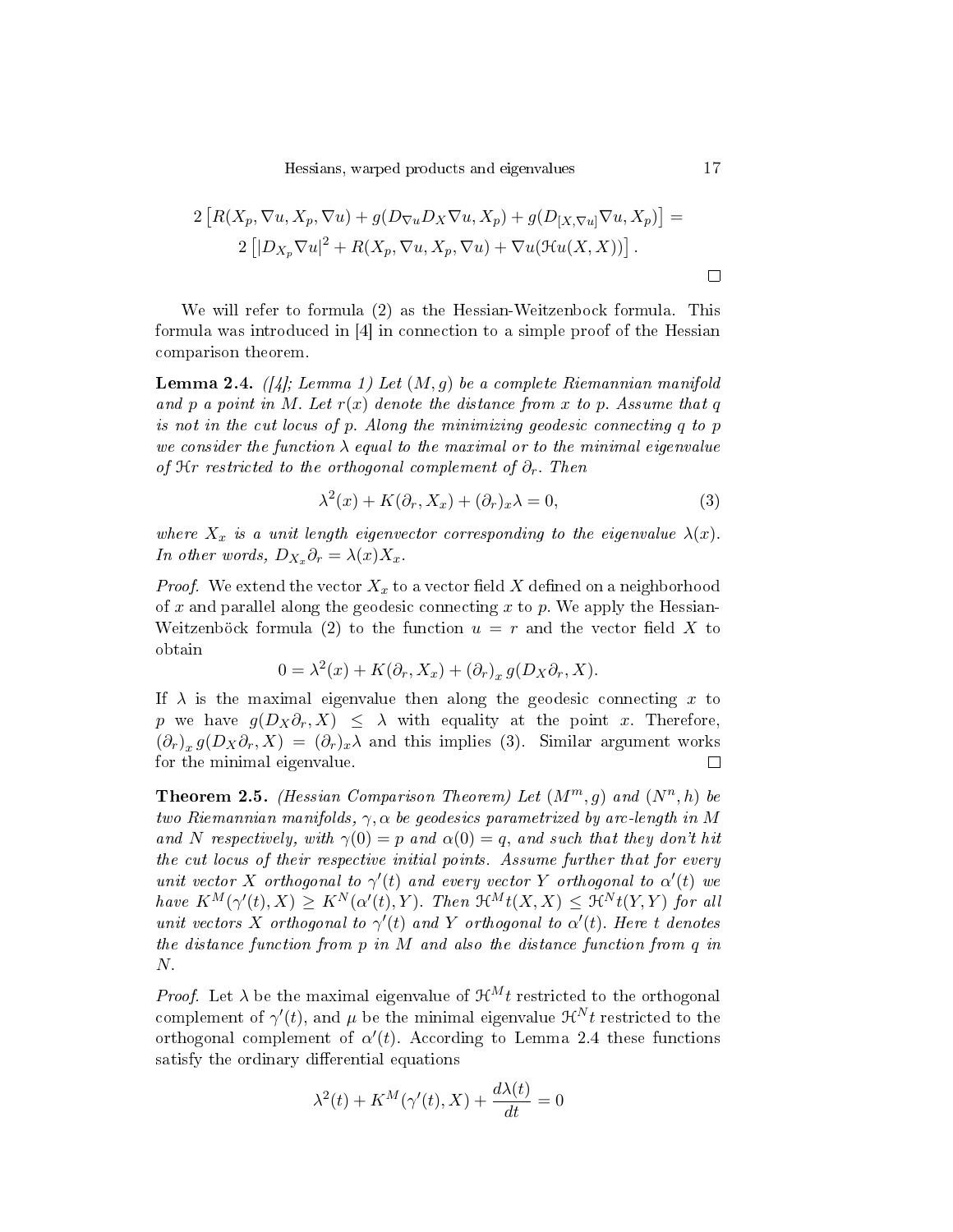| $D_X Y$ | TМ              | TN                                    |
|---------|-----------------|---------------------------------------|
| TM      | $D_X^M Y$       | $\frac{Xf}{f}Y$                       |
| TN      | $\frac{Yf}{f}X$ | $D_X^N Y - k(X,Y) \frac{\nabla f}{f}$ |

Table 1: Main covariant derivatives

$$
\mu^{2}(t) + K^{N}(\gamma'(t), Y) + \frac{d\mu(t)}{dt} = 0
$$

for appropriate unit vector fields  $X, Y$ . Besides, by Corollary 2.2, they satisfy the initial conditions  $\lambda(t)$ ,  $\mu(t) = \frac{1}{t} + o(\frac{1}{t})$  $\frac{1}{t}$ ) as  $t \rightarrow 0^+$ . It follows from a comparison theorem for ODE's that  $\lambda(t) \leq \mu(t)$  for all t. (See Lemma 7.4 and the remark 3. after it.)  $\Box$ 

The Weitzenbock formula

$$
\Delta |\nabla u|^2 = 2 \left[ |\mathcal{H}u|^2 + Ric(\nabla u, \nabla u) + \langle \nabla u, \nabla \Delta u \rangle \right] \tag{4}
$$

follows immediately from the Hessian-Weitzenböck formula when the latter is applied to all the vectors of a local orthornormal frame normal at  $p$ .

# 3 Warped Products

Let M and N be two differentiable manifolds. Then for any points  $p \in M$ and  $q \in N$  the tangent space  $T_{(p,q)}M \times N$  is identified with the direct sum  $T_pM \oplus T_qN$  in a canonic way. If X is a vector field on  $M \times N$  then the notation  $X_M, X_N$  will refer to the components of the vector field X relative to the mentioned identification.

We say that a vector field X is independent of M if for every point  $(p, q) \in$  $M \times N$  the vector  $X_{(p,q)}$  equals  $\frac{d}{dt}|_{t=0} \gamma(t)$  for a curve  $\gamma(t) = (p, \alpha(t)),$  where  $\alpha$  is a curve on N with  $\alpha(0) = q$ . Vector fields independent of N are defined in a similar way. When X is independent of  $N$  we will say that it belongs to  $TM$ , and when it is independent of  $M$  that it belongs to  $TN$ .

Let  $(M^m, g)$ , and  $(N^n, h)$  be two Riemannian manifolds, and f a positive function defined on M. The warped product  $M \times_f N$  is the Riemannain manifold  $(M \times N, k)$ , with k defined by  $k(X, Y) = g(X_M, Y_M) + f^2 h(X_N, Y_N)$ . Using formula (1) one can compute the covariant derivatives  $D_XY$  when the vector fields involved are in  $TM$  or in TN. They are summarized in Table 1.

Using this table and the definition of sectional curvature one can compute the sectional curvatures along pairs of orthonormal vectors that are independent from M or from N. They are summarized in Table 2, where  $K(X, Y)$  is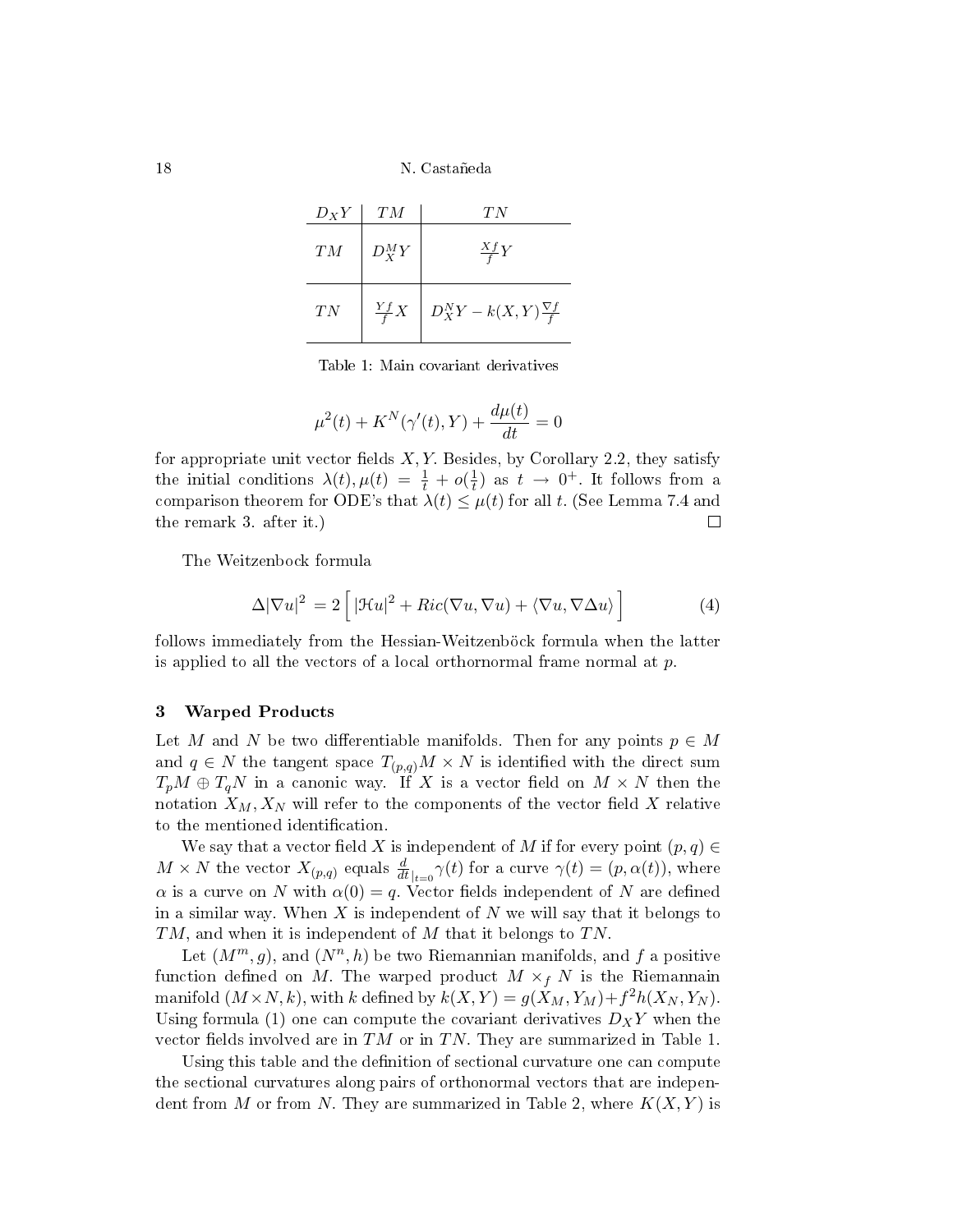Hessians, warped products and eigenvalues 19

| K(X,Y) | ŦМ | Ί'N                                                                           |
|--------|----|-------------------------------------------------------------------------------|
| TM     |    | $K^M(X,Y)$ $- \left  \frac{Xf}{f} \right ^2 - k(D_X^M \frac{\nabla f}{f}, X)$ |
| TN     |    | $-\left \frac{\nabla f}{f}\right ^2+\frac{1}{f^2}K^N(fX,fY)$                  |

Table 2: Main sectional curvatures

used to denote the sectional curvature  $R(X, Y, X, Y)$ , and  $K^M, K^N$  to denote the corresponding sectional curvatures on the manifolds M and N.

We will say that a manifold  $(M^n, g)$  is rotationally symmetric about p, if there exists an interval  $I$  and a positive function  $f$  defined on  $I$  such that  $(M \setminus \{p\}, g)$  is isometric to the warped product  $I \times_f S^{n-1}$ , where  $S^{n-1}$  is the sphere of constant sectional curvature 1. The map  $f$  must satisfy the conditions  $f(t) \to 0, f'(t) \to 1$  as  $t \to 0$ , for the metric g to be smooth at p.

**Theorem 3.1.** Let  $(M^n, g)$  be a Riemannian manifold, and  $B_p(a)$  the geodesic ball of radius a centered at p. Assume further that a is not greater than the injectivity radius of M at p. We denote by  $t(q)$  the distance function from q to p. Then the following three statements are equivalent

- 1. There exists a function  $\varphi(t)$  defined on  $(0, a)$  such that  $R(\partial_t, X, \partial_t, X) =$  $\varphi(t)$  for all unit vectors  $X \in TB_p(a)$ , that are orthogonal to  $\partial_t$ .
- 2. There exists a function  $\psi(t)$  defined on  $(0, a)$  such that  $\mathfrak{H}t(X, X) = \psi(t)$ for all unit vectors  $X \in TB_p(a)$  that are orthogonal to  $\partial_t$ .
- 3. The manifold  $(B_p(a), g)$  is rotationally symmetric about p. More precisely, the manifold  $(B_p(a) \setminus \{p\}, g)$  is isometric to the warped product  $I \times_f S^{n-1}$ , where  $I = (0, a)$ , f is a positive function on I, and  $S^{n-1}$  is the sphere of constant sectional curvature 1.

The functions  $\varphi, \psi$ , and f are related by  $\varphi = -\frac{f''}{f}$  $\frac{f^{\prime \prime}}{f}, \text{ and } \psi = \frac{f^{\prime}}{f}$  $\frac{f'}{f}$  .

*Proof.* It is obvious that  $(3)$  implies both  $(1)$  and  $(2)$ . Moreover, from Table 1 we see that if X is a unit vector orthogonal to  $\partial_t$ , then  $D_X \nabla t = \frac{\partial_t f}{f} X$ . This implies that  $\psi = \frac{f'}{f}$  $\frac{f'}{f}$  .

If (1) holds, then according to Lemma 2.4, along the geodesics emanating from  $p$  the maximal and the minimal eigenvalues of  $\mathcal{H}$  restricted to the orthogonal complement of  $\partial_t$  satisfy the same ordinary differential equation  $\lambda' = -\lambda^2 - \varphi(t)$ , with the same asymptotic initial conditions as  $t \to 0^+$ . Lemma 7.4 and the remarks after it imply that the above mentioned maximal and minimal eigenvalues coincide, and therefore that (2) holds.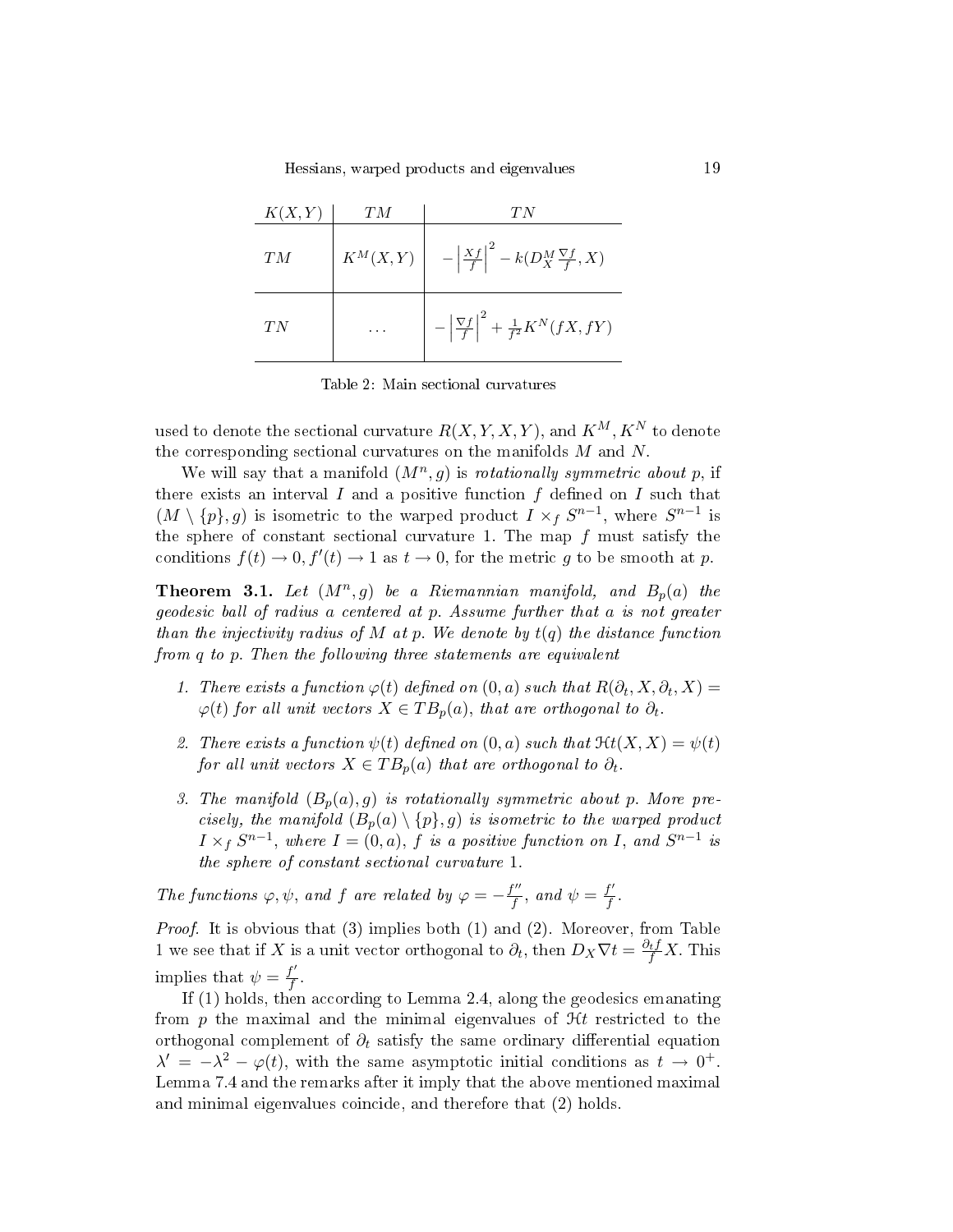We assume now (2) and will prove (3). Let  $I = (0, a)$ , and consider the hypersurface S given by  $t = b$ , where b is a positive constant less than a. For every point  $q \in S$  there is a unique unit vector  $\xi = \xi(q) \in T_pM$  such that  $q = Exp_p(b\xi)$ . We use the diffeomorphism  $(t, q) \in I \times S \longrightarrow Exp_p(t\xi(q)) \in$  $B_p(a) \setminus \{p\}$  to identify  $B_p(a) \setminus \{p\}$  with  $I \times S$ . Let  $X_q, Y_q$  be vectors tangent to  $S$  at some point  $q$ . We extend these vectors to obtain two vector fields  $X, Y$  independent of I. Then, along the normal geodesic  $\gamma$  connecting p to q in  $B_p(a)$  the function  $w(t) := g(X_{\gamma(t)}, Y_{\gamma(t)})$  satisfies the equation

$$
w'(t) = \nabla t (g(X, Y)) = g(D_{\nabla t} X, Y) + g(X, D_{\nabla t} Y)
$$
  
=  $g(D_X \nabla t, Y) + g(X, D_Y \nabla t) = 2\mathcal{H}t(X, Y) = 2\psi g(X, Y) = 2\psi w(t)$ 

with initial condition  $w(b) = g(X_q, Y_q)$ . Integrating this equation we obtain  $w(t) = w(b) \exp(-\int_t^b 2\psi(s) ds)$ . This shows that  $(B_p(a) \setminus \{p\})$  is isometric to a warped product  $I \times_F S$ , where  $F(t) = \exp(-\int_t^b \psi(s) \, ds)$ . The function  $F(t)$  approaches zero as  $t$  approaches zero because  $\psi(t)$  behaves like  $\frac{1}{t}$  near zero. The manifold  $S$  is diffeomorphic to the sphere in the Euclidean space because  $B_p(a)$  is contained in a normal neighborhood of p. We only need to prove now that  $S$  with the induced metric from  $g$  is isometric to a round sphere, i.e., that it is a manifold of constant sectional curvature. Assume now that  $X_q, Y_q$  are orthonormal and tangent to S at q, and that X and Y are extensions of  $X_q, Y_q$  that are independent of I. Along the geodesic connecting q to p the vector fields  $\widetilde{X} = \frac{1}{F}X, \widetilde{Y} = \frac{1}{F}$  $\frac{1}{F}Y$  are orthonormal. From Table 2 we have

$$
K(\widetilde{X}, \widetilde{Y}) = \frac{1}{F^2} \left[ K(X_q, Y_q) - |F'(t)|^2 \right].
$$
 (5)

Letting t approach zero, we conclude that  $K(X_q, Y_q) = \lim_{t \to 0^+} |F'(t)|^2$ , which shows that the sectional curvatures are constant along  $S$ . In addition to this the principal curvatures of  $S$  are constant and therefore, by the Gauss equation,  $S$  with the metric induced by  $q$  is a manifold of constant sectional curvature.  $\Box$ 

The arguments in the proof of Theorem 3.1 can be applied with very minor changes to obtain the following theorem

**Theorem 3.2.** Let  $(M^n, g)$  be a Riemannian manifold, S an oriented hypersurface in M with constant principal curvatures. We denote by  $t(q)$  the oriented distance from q to S, and let  $B_S(-b,a) = \{x \in M : -b < t(x) < a\}.$ Assume further that for every point  $q \in B_{S}(-b, a)$  there is only one minimizing geodesic from q to S. Then the following three statements are equivalent (1) There exists a function  $\varphi(t)$  defined on  $(-b,a)$  such that  $R(\partial_t, X, \partial_t, X) =$  $\varphi(t)$  for all unit vectors  $X\in TB_S(-b,a),$  that are orthogonal to  $\partial_t.$   $\;$  (2) There exists a function  $\psi(t)$  defined on  $(-b,a)$  such that  $\mathfrak{H}t(X,X) = \psi(t)$  for all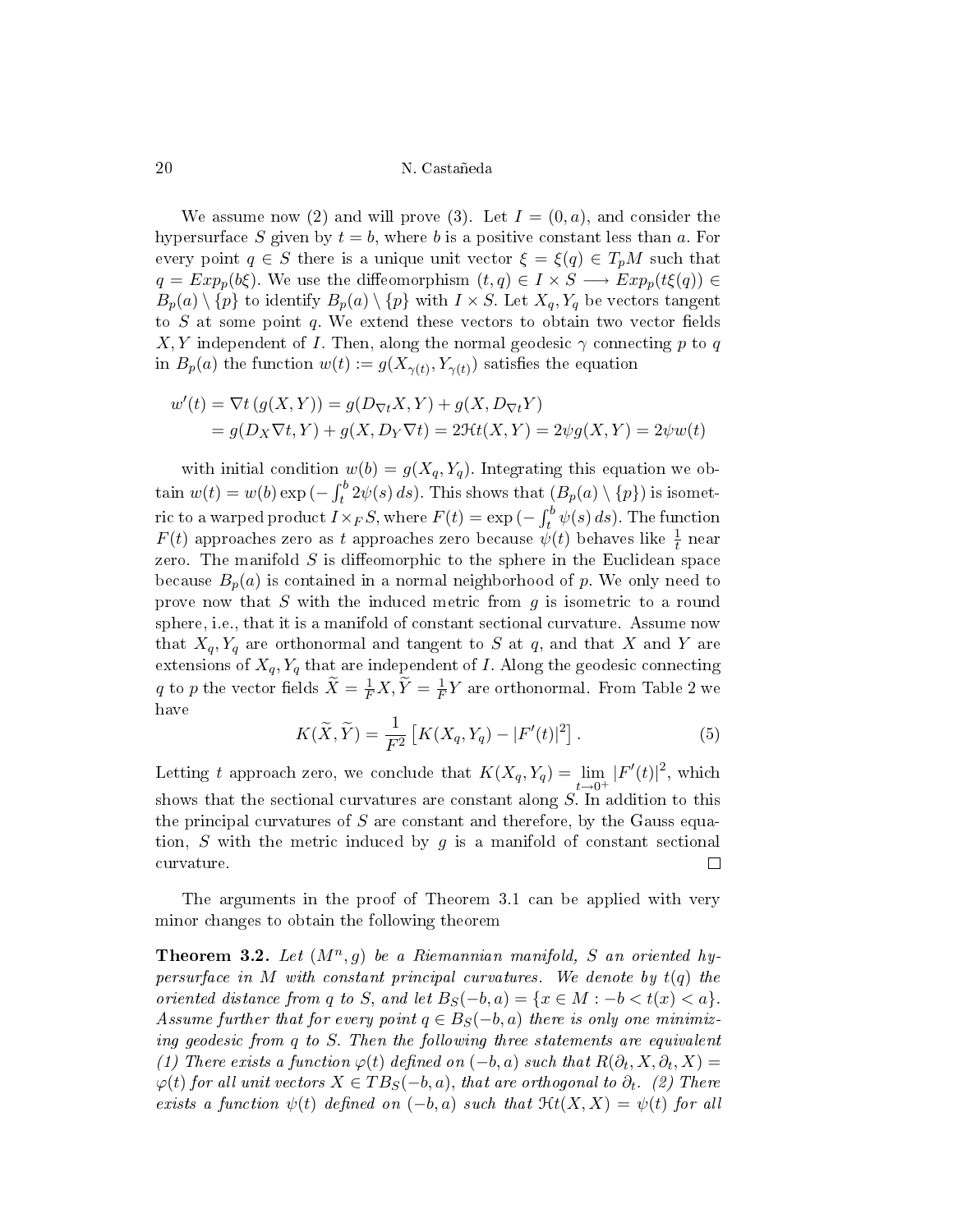$\emph{unit vectors $X$} \in TB_S(-b,a)$ that are orthogonal to $\partial_t$.} \label{eq:1} \tag{3} \emph{3}$  The manifold  $(B_S(-b,a), g)$  is isometric to the warped product  $I \times_f S$  where I is the interval  $(-b, a)$  and  $f(t) = \exp\left(\int_0^t \psi(s) ds\right)$ .

#### 4 Constant Energy and Distinguished Vector Fields

In this section we introduce the notion of manifolds with constant energy, prove Theorem 4.3 from which Obata's theorem follows readily and discuss certain classes of vector fields whose covariant derivatives have special properties.

**Proposition 4.1.** Let u be a smooth function defined on  $(M, g)$ . Let  $\Omega =$  ${x \in M : \nabla u(x) \neq 0}.$  The integral curves of the unit vector field  $T = \frac{\nabla u}{\nabla u}$  $|\nabla u|$ are geodesics in  $\Omega$  if and only if  $\nabla u$  is an eigenvector of  $D\nabla u$  at every point in  $\Omega$ .

Proof. We observe that

$$
D_T T = \frac{1}{|\nabla u|} \left[ \nabla u \left( \frac{1}{|\nabla u|} \right) \nabla u + \frac{1}{|\nabla u|} D_{\nabla u} \nabla u \right]
$$

from where it is clear that  $\nabla u$  is an eigenvector of  $D\nabla u$  if and only if  $D_T T$ is proportional to  $\nabla u$  and hence proportional to T. Since T is of unit length this is possible if and only if  $D_T T = 0$ .  $\Box$ 

We say that a smooth function defined on an open subset  $\Omega$  of  $(M, g)$  has a constant energy in  $\Omega$  if there exists a real valued function  $\Phi$  such that  $|\nabla u|^2 + \Phi(u) \equiv C$  for some constant C.

Corollary 4.2. If a function u has a constant energy on  $\Omega$  and has no critical points there then the integral curves of  $T = \frac{\nabla u}{\nabla u}$  $\frac{\nabla u}{|\nabla u|}$  are geodesics.

Proof. Since  $|\nabla u|^2 + \Phi(u) \equiv C$  in  $\Omega$  then  $D_{\nabla u} \nabla u = \frac{1}{2} \nabla |\nabla u|^2 = -\frac{1}{2} \Phi'(u) \nabla u$ which shows that  $\nabla u$  is an eigenvector of  $D\nabla u$  and consequently the integral curves of T are geodesics in  $\Omega$ .  $\Box$ 

**Theorem 4.3.** Let  $(M, g)$  be a Riemannian manifold, and u a smooth function on M that satisfies the equation  $\mathfrak{H}u = \varphi(u)g$  for some differentiable real-valued function  $\varphi$ . Then (1) The integral curves of  $\nabla u$  are geodesics in the set of regular points of u. (2)  $|\nabla u|$  is constant along level surfaces of u. (3) If X is a unit vector orthogonal to  $T = \frac{\nabla u}{\nabla u}$  $\frac{\nabla u}{|\nabla u|}$  then  $R(X,T,X,T) = -\varphi'(u)$ .  $(4)$  If p is an isolated point of local maximum or local minimum of u then  $(B_p(a), g)$  is rotationally symmetric about p for every  $a < inj_b(M)$ .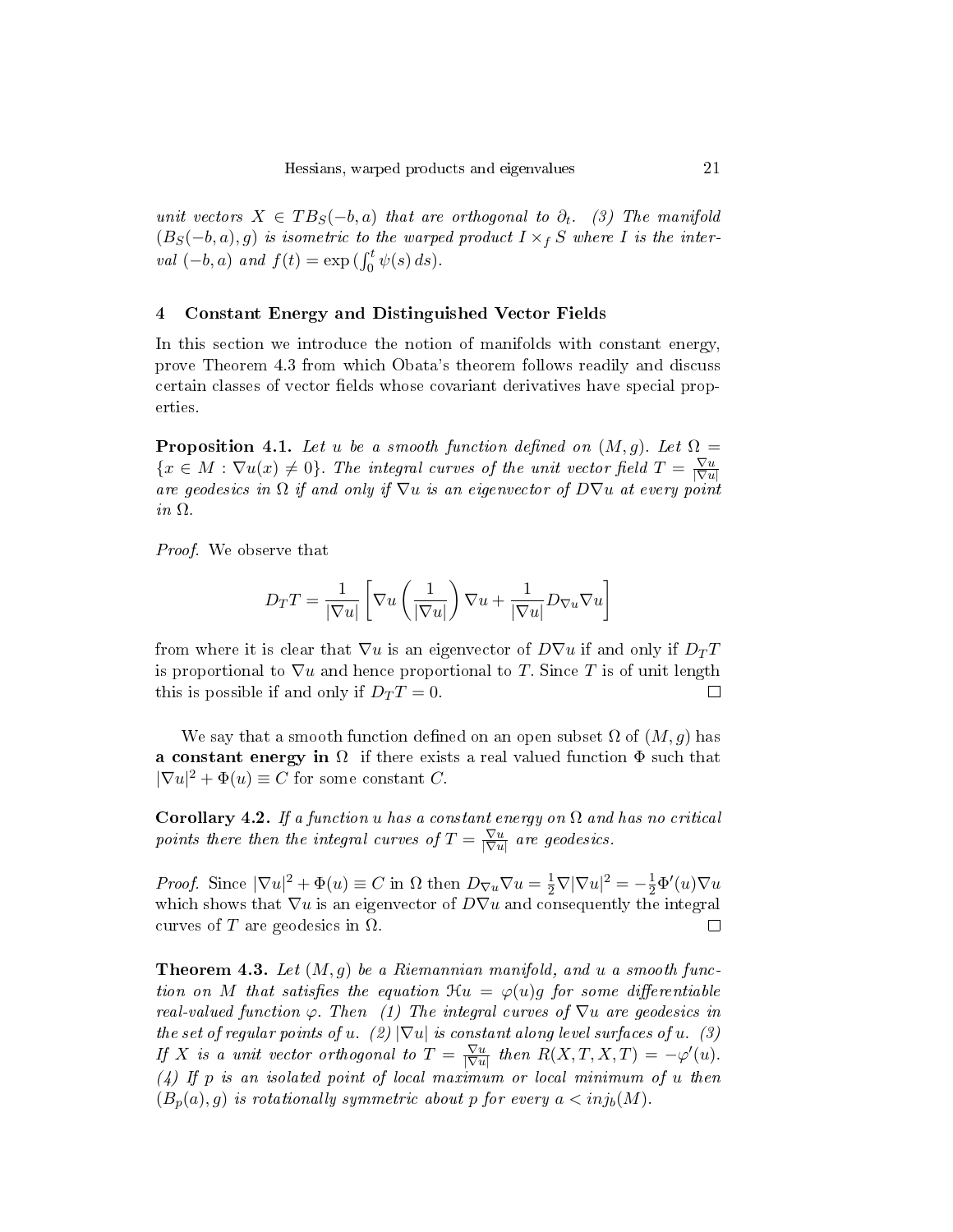*Proof.* Let  $\Phi(t)$  be any antiderivative of  $-2\varphi(t)$ . Then

$$
\nabla \left[|\nabla u|^2 + \Phi(u)\right] = 2D_{\nabla u} \nabla u - 2\varphi(u)\nabla u = 0
$$

which shows that the function u is a function of a constant energy  $|\nabla u|^2 +$  $\Phi(u) \equiv C$ . Thus (1) follows from Corollary 4.2 and (2) from the constancy of energy.

(3) follows directly from the Hessian - Weitzenböck formula when the terms involved in it are expressed through  $\varphi(u)$  as follows:  $\mathcal{H}|\nabla u|^2(X,X) =$  $-\Phi'(u)\mathfrak{H}u(X,X) = 2\varphi^2(u), |D_X\nabla u|^2 = \varphi^2(u), \text{ and } \nabla u\mathfrak{H}u(X,X) =$  $\nabla u\varphi(u) = \varphi'(u)|\nabla u|^2.$ 

Assume that  $u(p)$  is a local maximum. Then, for a and  $\delta$  sufficiently small the set  $S = \{x \in B_p(a) : u(x) = u(p) - \delta\}$  is an oriented closed hypersurface. The geodesics perpendicular to S must concur at the point p. This and  $(2)$ imply that the function  $u$  is a function of  $t$ , where  $t$  is the distance from  $p$ , and this will hold as long as  $t \leq inj<sub>b</sub>(M)$ . But then the radial curvatures  $R(X, T, X, T) = -\varphi'(u(t))$  are also functions of t and hence (4) follows from Theorem 3.1.

 $\Box$ 

**Corollary 4.4.** (Obata's Theorem [9]) Let  $(M, g)$  be a complete Riemannian manifold and let u be a smooth non constant function on M such that  $\mathfrak{H}u =$  $-ug.$  Then M is isometric to the unit sphere  $(S<sup>n</sup>, can)$  of constant sectional curvature 1.

*Proof.* By Theorem 4.3 the integral curves of  $\nabla u$  are geodesics and along any of these geodesics  $\gamma(t)$ , parametrized by arc-length, the function u satisfies the equation  $u'' + u = 0$ . It follows that u must have at least one isolated local maximum at some point p. The geodesics  $\gamma(t)$  emanating from p are integral curves of  $\nabla u$  and therefore, any two of them cannot meet at a point q unless  $\nabla u(q) = 0$ . It follows that geodesics emanating from p minimize distance as long as  $t < \pi$ . By parts (3) and (4) of Theorem 4.3,  $(B_p(\pi), g)$  is rotationally symmetric with radial curvatures identically equal to 1. Theorem 3.1 implies now that the eigenvalues of the Hessian  $\mathcal{H}t$ , of the distance function from p restricted to the orthogonal complement of  $\nabla t$  satisfy the equation  $\lambda' + \lambda^2 = -1$  with  $\lambda(t) = \frac{1}{t} + o(\frac{1}{t})$  $\frac{1}{t}$ ) as t approaches zero. Therefore,  $\lambda(t) =$ cott. It follows again from Theorem 3.1 that  $(B_p(a) \setminus \{p\}, g)$  is isometric to  $(0, a) \times_f S^{n-1}$ , where  $f = \sin t$ . It follows from here that  $(M, g)$  is isometric to  $(S^n, can)$ .  $\Box$ 

A vector field X is called *concurrent* if  $D_Y X = Y$  for every vector field Y. The following theorem follows from results in [7]. It was clearly stated and proven in [1] and in [3]. We provide a new proof.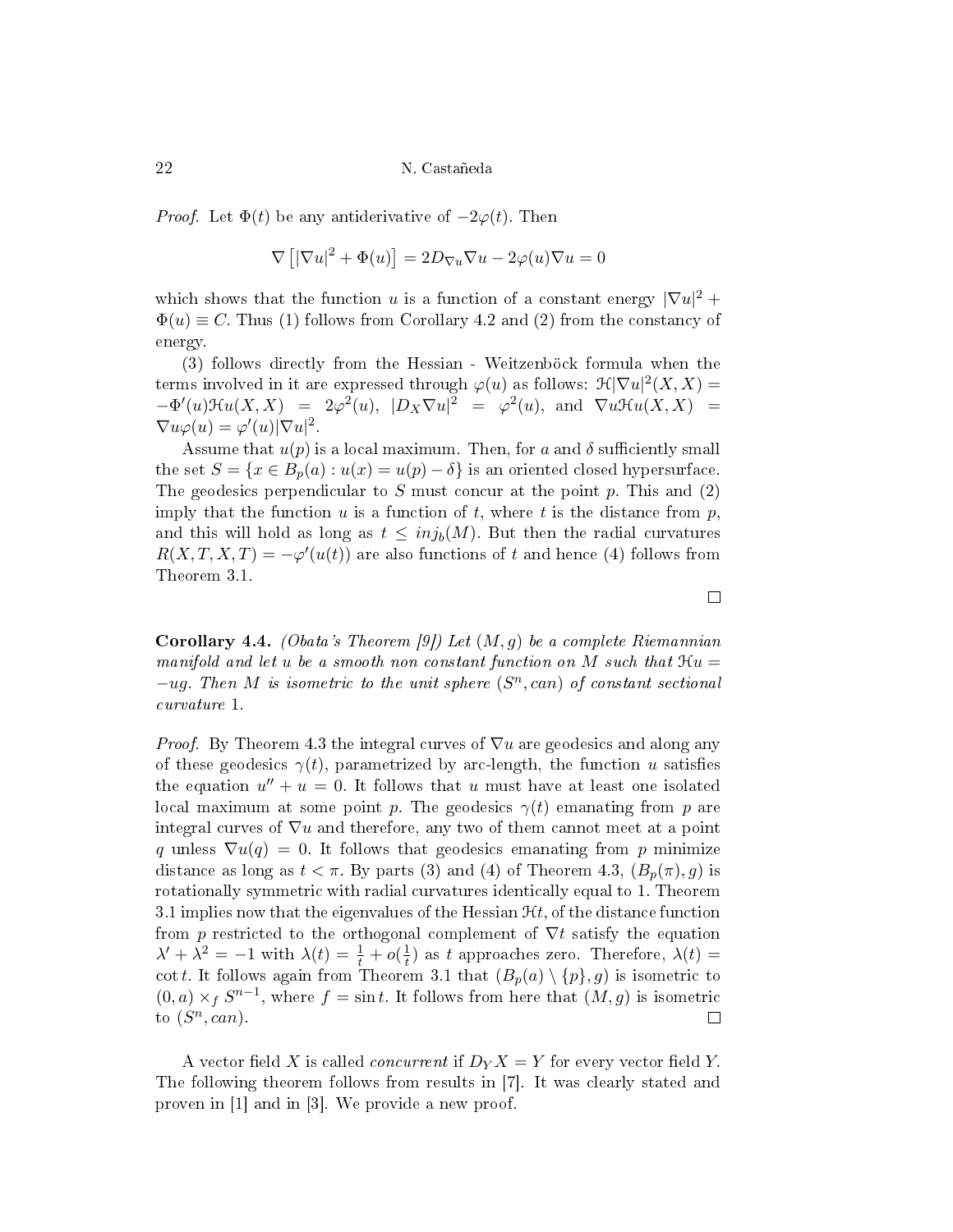**Theorem 4.5.** Assume that a complete Riemannian manifold  $(M^n, g)$  admits a concurrent vector field X. Then M is isometric to the Euclidean space  $R^n$ and  $X = r\nabla r$ , where r is the distance function from a point  $p \in M$ .

*Proof.* The function  $u = \frac{1}{2}$  $\frac{1}{2}|X|^2$  satisfies  $\nabla u \equiv X$  and  $\mathcal{H} u = g$ . By Theorem 4.3 the integral curves of  $\nabla u$  are geodesics and along any of these geodesics  $\gamma(t)$ , parametrized by arc-length, the function  $\varphi(t) = u(\gamma(t))$  satisfies the equation  $\varphi'' = 1$ . It follows that  $\varphi$  has a minimum at some real number  $\tau$ . At  $p = \gamma(\tau)$  we have  $\nabla u(p) = \varphi'(\tau) = 0$ . So p is a critical point for u. It is clear that  $u$  has an isolated minimum equal to zero at  $p$ . The geodesics emanating from  $p$  minimize distance up to infinity, hence the exponential map at  $p$  is a diffeomorphism. By Theorem 4.3 the radial curvatures are all equal to zero. By Theorem 3.1  $(M \setminus \{p\}, g)$  is isometric to  $(0, \infty) \times_f S^{n-1},$ where  $0 = -\frac{f''(t)}{f(t)}$  $f(t)$  and  $f(t) = t + o(t)$  as t approaches zero. It follows that  $f(t) = t$  and therefore that  $(M, g)$  is isometric to the Euclidean space  $\mathbb{R}^n$ . If  $(x_1, \ldots, x_n)$  are Cartesian coordinates around p then the function u satisfies ∂u  $\frac{\partial u}{\partial x_i \partial x_j} = \delta_{ij}$  with initial conditions  $\frac{\partial u}{\partial x_i} = 0, u(0) = 0$ . It follows that  $u = \frac{1}{2}$  $\frac{1}{2}r^2$ where r is the distance from p, and, consequently,  $X = r\nabla r$ .

We will call a vector field  $X$  concircular if there exists a smooth function v such that for every vector field Y,  $D_Y X = vY$ . We call v the weight of X. A smooth function  $u$  is called a *concircular scalar field* if there exists a smooth function v such that  $\mathcal{H}u = vq$ . We will call v the weight of u. Concircular fields are associated to conformal transformation that preserve geodesic circles and were introduced by Yano in the forties.

**Proposition 4.6.** Let X be a concircular vector field with weight v. Then the gradient of the function v is proportional to X whenever  $X \neq 0$ .

*Proof.* Let  $u = |X|^2$ . Then  $\nabla u = 2vX$ , and

$$
\mathcal{H}u(Y,Z) = g(D_Y \nabla u, Z) = g(D_Y(2vX), Z) = 2Y(v)g(X, Z) + 2vg(vY, Z).
$$

Hence  $Y(v)g(X, Z) = Z(v)g(X, Y)$  for all vectors Y, Z in virtue of the symmetry of the Hessian. This is possible at a point where  $X \neq 0$  if and only if  $\nabla v$  is proportional to X.  $\Box$ 

**Corollary 4.7.** Assume that a vector field X is defined on a neighborhood  $\mathfrak U$ of a point p, and that it is concircular with non vanishing weight v. Assume also that  $X_p \neq 0$ . Then there exists a real valued function F such that, perhaps in a smaller neighborhood of p, the vector field  $X$  is the gradient of the function  $w = F(|X|^2)$ . The function w is then a concircular scalar field with the same weight v.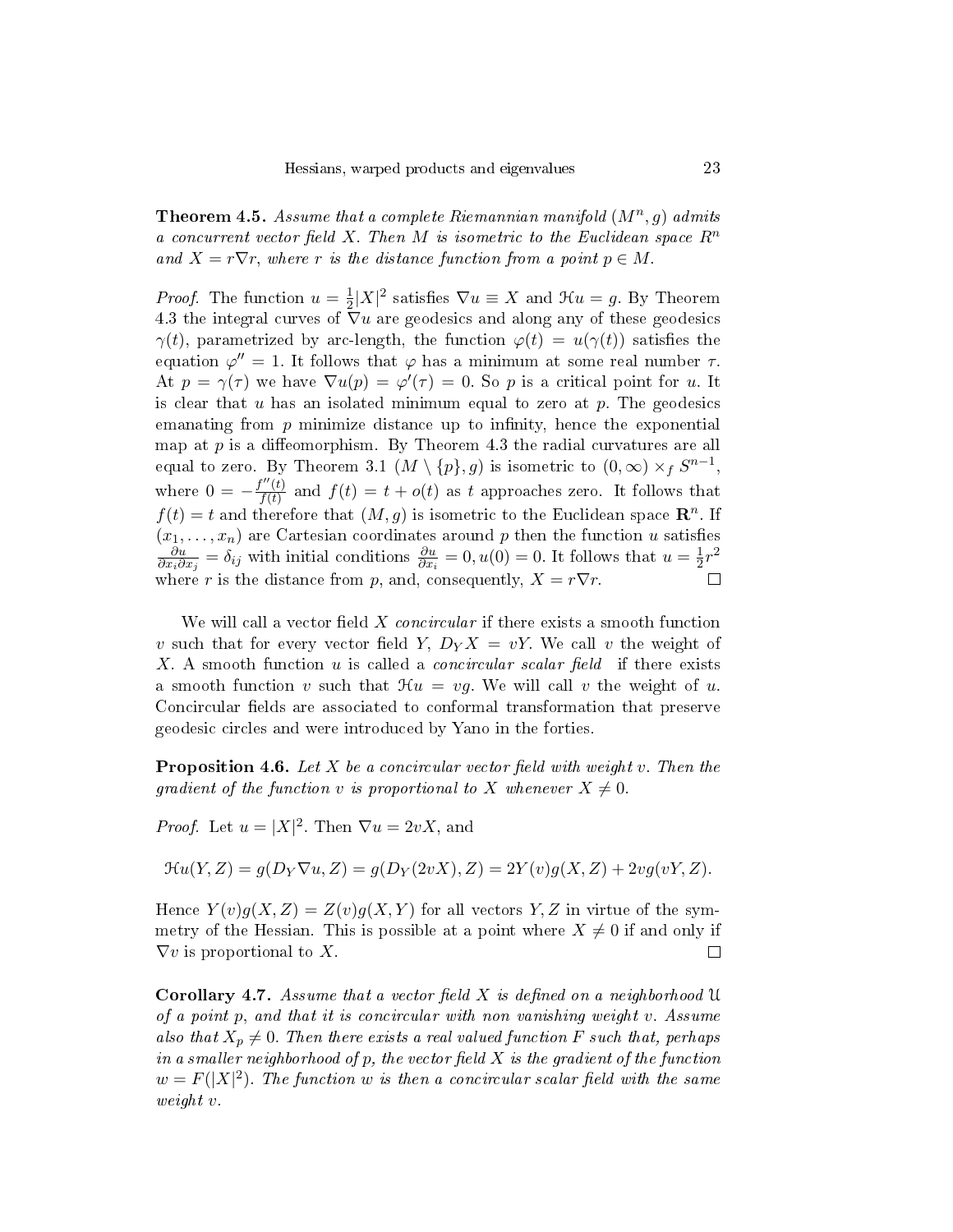*Proof.* Since  $\nabla |X|^2 = 2vX$  and  $\nabla v$  is proportional to X nearby p, then  $\nabla |X|^2$  is proportional to  $\nabla v$  and therefore there is a function  $\varphi$  such that  $v =$  $\varphi(|X|^2)$  in some neighborhood of p. Let F be any antiderivative of  $\frac{1}{2\varphi}$ . Then  $\nabla F(|X|^2) = F'(|X|^2)\nabla |X|^2 = 2vF'(|X|^2)X = 2\varphi(|X|^2)F'(|X|^2)X = X.$  $\Box$ 

If u is a function such that  $\mathcal{H}u = vq$  for some function v then  $\nabla u$  is concircular with  $D_Y \nabla u = vY$  for every vector field Y. Therefore we have

Corollary 4.8. Let  $\mathcal{H}u = vq$  and  $\nabla u(p) \neq 0$ . Then there exists a real valued function  $\varphi$  such that  $v = \varphi(u)$  on a neighborhood of p.

The following theorem is contained in the works of Ishihara and Tashiro  $[7], [10]$ 

**Theorem 4.9.** (Ishihara-Tashiro) Let  $(M, g)$  be a connected compact Riemannian manifold, and  $u : M \to \mathbf{R}$  a nonconstant smooth function such that  $\mathfrak{H}u = v\mathfrak{g}$  for some function v. Then the function u has exactly two isolated critical points p, q, and  $(M, g)$  is rotationally symmetric. More precisely, if S is any of the nonsingular level surfaces of u then  $(M \setminus \{p,q\}, g)$  is isometric to the warped product  $I \times_{|\nabla u|} S$ , where I is some open bounded interval, c is the common value of the gradient of  $u$  at the points of  $S$ , and  $S$  with the induced metric from g is isometric to a sphere of constant sectional curvature. In particular, the manifold  $(M, g)$  is conformally equivalent to  $(S<sup>n</sup>, can)$ .

*Proof.* Let S be any nonsingular level surface of u,  $\widehat{S}$  one of its connected components, and  $\Omega$  the connected component of the set of regular points of u that contains S. By Corollary 4.8 and Theorem 4.3 we know that  $\mathcal{H}u =$  $\varphi(u)g$ , the integral curves of  $\nabla u$  are geodesics that minimize the distance t to  $\widehat{S}$  in  $\Omega$ , and  $\mathcal{H}t = \frac{\varphi(u)}{|\nabla u|}$  $\frac{\varphi(u)}{|\nabla u|}g = \frac{u''(t)}{u'(t)}$  $\frac{d^2\left(v\right)}{u'(t)}g$ . Besides, the principal curvatures of S are constant. Therefore Theorem 3.2 applies and we conclude that  $(\Omega, g)$  is isometric to  $I \times_{\frac{u'(t)}{u'(0)}} S$ , where I is some open interval  $(-b, a)$ . It follows that all the geodesics perpendicular to  $\widehat{S}$  converge at a critical point p at distance  $a$  on one side, and to a critical point  $q$  at distance  $b$  on the opposite side of  $\Omega$  relative to  $\hat{S}$ . Since the directions of geodesics emanating from p or from q and hitting  $\widehat{S}$  perpendicularly form an open and closed subset of directions and therefore they are all, we conclude that actually  $\Omega = M \setminus \{p, q\}$  and  $\widehat{S} = S$ . Finally, Theorem 3.1 implies that S with the metric induced from g is isometric to a sphere of constant sectional curvature. is isometric to a sphere of constant sectional curvature.

We observe that Obata's theorem can be derive as a corollary to Ishihara-Tahshiro's theorem.

If in Theorem 4.9 the manifold is complete but not compact then the function  $u$  has at most one critical point. For a classification of complete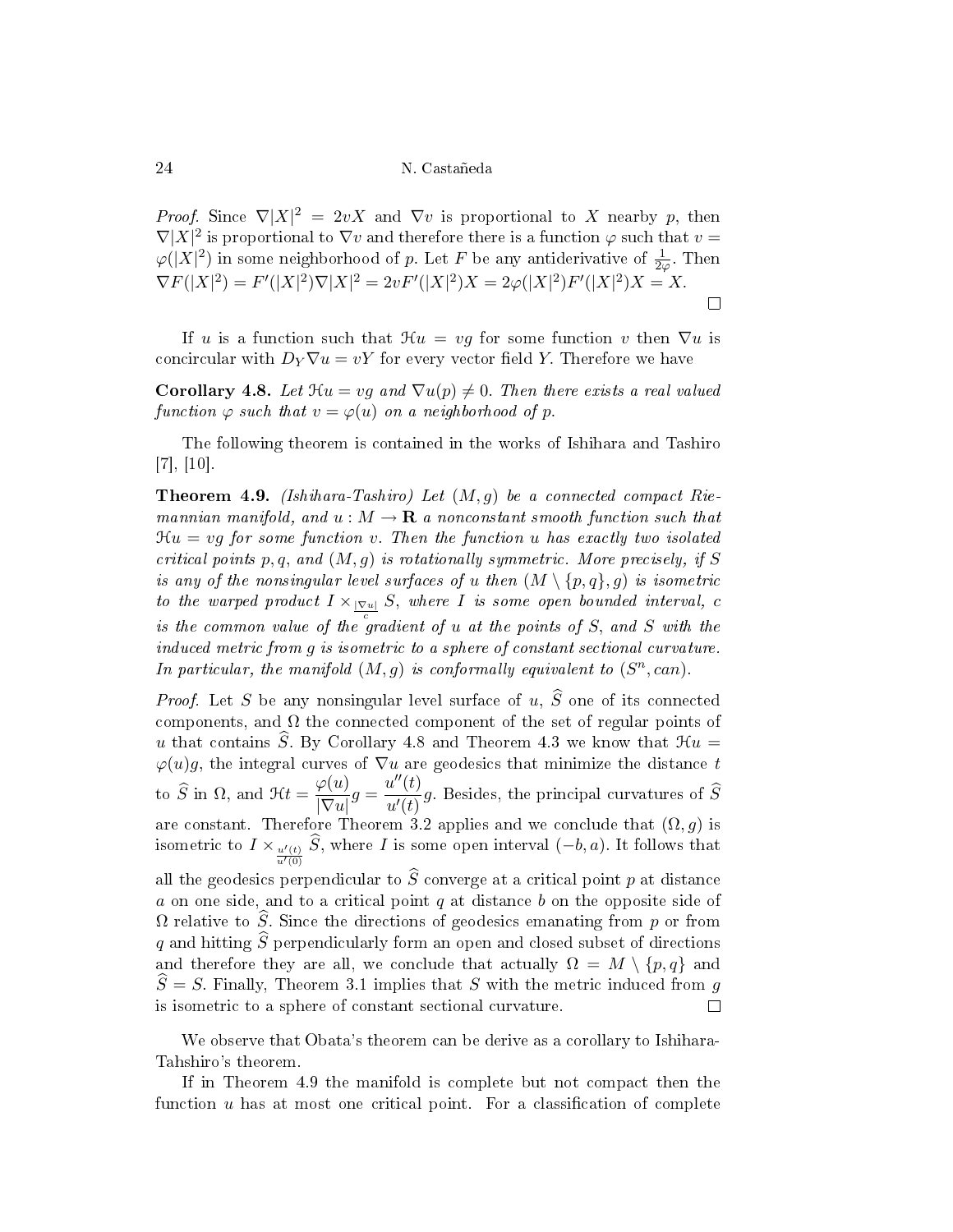manifolds admitting concircular scalar fields we refer the reader to the article [10].

Tandai [11] proved that a manifold admiting  $(n-1)$  linearly independent solutions of  $\mathcal{H}u + c^2ug = 0$  is a manifold of constant sectional curvature  $c^2$ . Here we provide a generalization of Tandai's theorem.

**Theorem 4.10.** Let  $(M^n, g)$  be a Riemannian, not necessarily complete, manifold of dimension  $n \geq 3$  that admits  $n-1$  concircular vector fields  $Y_1, \ldots, Y_{n-1}$  such that  $(Y_1)_q, \ldots, (Y_{n-1})_q$  are linearly independent vectors in  $T<sub>a</sub>M$  for every  $q \in M$ . Then M is a manifold of constant sectional curvature.

*Proof.* Let p be any point of M. Let  $e_1, e_2, \ldots, e_n$  be an orthonormal basis of  $T_pM$ , where  $e_n$  is orthogonal to each of  $(n-1)$  linearly independent concircular vector fields at p. We can choose  $n-1$  linearly independent concircular vector fields  $X_1, \ldots, X_{n-1}$  such that  $(X_i)_p = e_i$  for  $i = 1, \ldots, n-1$ . According to Corollaries  $4.7$  and  $4.8$  each of these vector fields has an associated concircular scalar field  $w_i$  with  $\mathcal{H}w_i = \varphi_i(w_i)g$ , where the  $\varphi_i$  are certain real-valued functions. By Theorem 4.3 we have  $K(e_i, e_j)(p) = -\varphi'_i(w_i(p)) = -\varphi'_j(w_j(p))$ for  $1 \leq i < j \leq n-1$ . Therefore,  $\varphi'(w_1(p)) = \cdots = \varphi'(w_{n-1})$ . This readily implies that all the sectional curvatures at  $p$  are equal to the same number. Schur's lemma implies that  $(M, q)$  is a manifold of constant sectional curvature.  $\Box$ 

Gallot [6] provided examples of manifold of variable curvature and dimension n that admit  $(n-2)$  linearly independent solutions to the equation  $\mathcal{H}u + ug = 0.$ 

# 5 Manifolds with boundary

Let  $(M, \partial M, g)$  be a Riemannian manifold with smooth boundary. If X is a vector field on M such that for each  $p \in \partial M$  the vector  $X_p$  is tangent to the boundary we will say that  $X$  is a vector field tangent to the boundary. We recall that if  $X, Y$  are vector fields tangent to the boundary then  $D_X Y = D_X^{\partial M} Y + h(X, Y) \eta$  where, D is the covariant derivative on M,  $D^{\partial M}$ is the covariant derivative on  $\partial M$ ,  $\eta$  is the outer normal vector to  $\partial M$ , and  $h$  is a symmetric bilinear form field called the second fundamental form. The operator  $-D\eta : X \in T_p(\partial M) \to D_{X_p}\eta \in T_p(\partial M)$  is symmetric with  $g(-D_X\eta, Y) = h(X, Y)$ . The mean curvature of the boundary at p is the number  $H(p) = -\sum_{i=1}^{n-1} h(e_i, e_i)$ , where  $e_1, \ldots, e_{n-1}$  is any local orthonormal frame of  $\partial M$  around p. In other words, H is the trace of  $D\eta$  when this is viewed as an operator acting on the tangent bundle of the boundary.

When the second fundamental form vanishes everywhere in  $\partial M$  it is said that this boundary is totally geodesic. In this case it is known that any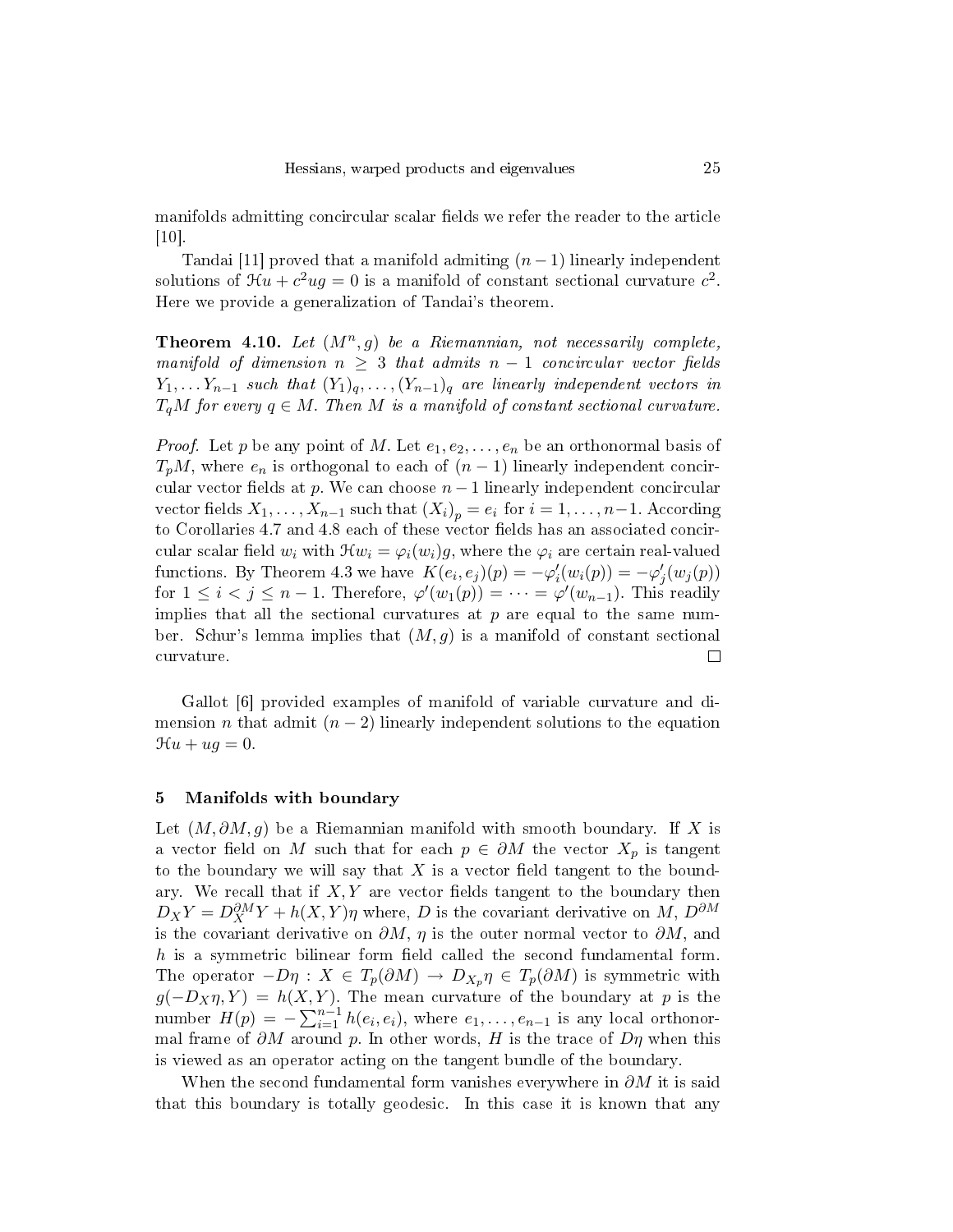geodesic emanating from a point  $p$  of the boundary with initial velocity tangent to the boundary will remain on the boundary forever. Therefore, all the geodesics coming from the interior hit the boundary transversally.

**Lemma 5.1.** Let  $(M^n, g)$  be a compact manifold with smooth totally geodesic boundary ∂M. Let u be a nonconstant smooth function such that  $\mathfrak{H}u = -uq$ , and  $p \in M$  be a point of local maximum such that  $\nabla u(p) = 0$ . Then M is isometric to the unit upper hemisphere  $(S^n_+, can)$ .

*Proof.* If  $p$  is in the interior of the manifold one proceeds as in the proof of Corollary 4.4 to show that  $M$  can be isometrically embedded into the unit sphere  $(S^n, can)$ . Since  $\partial M$  is then a totally geodesic hypersurface in  $S^n$  one concludes that M is isometric to  $(S^n_+, can)$ . The case when p is a boundary point is similar. One needs to observe that the geodesic emanating from p towards the interior cannot hit the boundary as long as  $|\nabla u| \neq 0$ . This implies that they all meet at a point q that is at distance  $\pi$  away from p. From here, and from the expression of the metric computed as in Corollary 4.4 one obtains the desired result.  $\Box$ 

**Proposition 5.2.** (Reilly [12]) Let  $(M^n, \partial M, g)$  be a compact Riemannian manifold with smooth boundary. Assume that the mean curvature H of the boundary is everywhere nonnegative. If there exists a nonconstant smooth function u such that  $\mathfrak{H}u = -ug$  on M, and  $u \equiv 0$  on the boundary of M then  $\partial M$  is totally geodesic and M is isometric to the upper hemisphere  $(S^n_+, can)$ .

*Proof.* This follows from the same arguments used in the proof of Corollary 4.4. Alternatively, one can prove that the boundary is totally geodesic by observing that  $\eta = \pm \frac{\nabla u}{\nabla u}$  $\frac{\nabla u}{|\nabla u|}$  from where it readily follows that  $D_X\eta = 0$  for any  $X$  tangent to the boundary. Then Lemma 5.1 applies yielding the desired result.  $\Box$ 

Finally we state Escobar's generalization of Obata's theorem. The proof is embedded in the proof of Theorem 6.4.

Lemma 5.3. (Escobar [5]) Let  $(M^n, \partial M, g)$  be a compact Riemannian manifold with smooth boundary. Assume that the boundary is convex in the sense that  $h(X, X) \leq 0$  for every vector X tangent to the boundary of M. If there exists a nonconstant smooth function u such that  $\mathcal{H}u = -uq$  on M, and  $\frac{\partial u}{\partial \eta}\equiv 0$  on the boundary of  $M$  then  $\partial M$  is totally geodesic and  $M$  is isometric to the upper hemisphere  $(S^n_+, can)$ .

### 6 From Lichnerowicz to Escobar

In this section we present a unified treatment of the theorems of Lichnerowicz - Obata, Reilly, and Escobar regarding the Laplacian on closed manifolds, and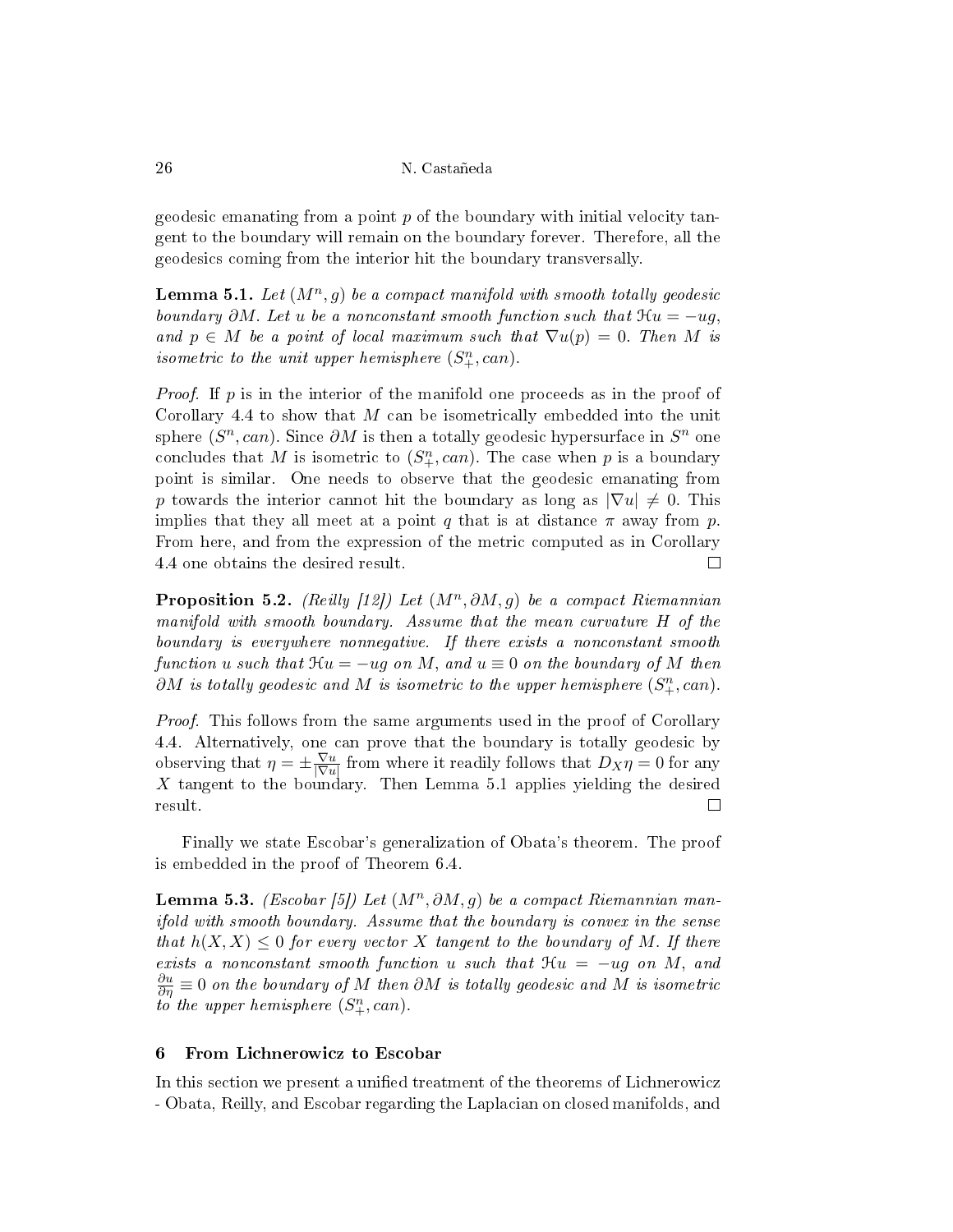the Dirichlet and Neumann Laplacians on manifolds with boundary. These theorems characterize the sphere, in the first case, and the hemisphere, in the other two cases, as the unique manifolds with the smallest possible (nonzero) first eigenvalue given a lower bound on the Ricci curvature and suitable convexity conditions on the boundary. For simplicity we assume the lower bound of the Ricci curvature to be  $(n-1)$ , where *n* is the dimension of the manifold. The general statements follow immediately by scaling.

**Theorem 6.1.** Let  $(M^n, g)$  be a complete connected Riemannian manifold with smooth or empty boundary  $\partial M$  and  $\eta$  the exterior normal vector to  $\partial M$ . Let  $Ric_M \geq (n-1)$ , let u be a smooth nonconstant function on  $\overline{M}$ , and let  $\lambda$ a positive number such that

$$
\Delta u + \lambda u = 0 \qquad on \ M,\tag{6}
$$

$$
\int_{\partial M} u \frac{\partial u}{\partial \eta} \le 0,\tag{7}
$$

and

$$
\int_{\partial M} \eta(|\nabla u|^2) \le 0. \tag{8}
$$

Then  $\lambda \geq n$  with equality if and only if the function u satisfies  $\mathfrak{H}u = -ug$ .

Proof. Using the Weitzenböck formula

$$
\Delta |\nabla u|^2 = 2 \Big[ |\mathcal{H}u|^2 + Ric(\nabla u, \nabla u) + g(\nabla \Delta u, \nabla u) \Big],
$$

the equation (6), and the inequality  $|\mathcal{H}u|^2 \geq \frac{(\Delta u)^2}{n}$  we obtain

$$
\Delta |\nabla u|^2 \ge 2 \left[ \frac{(\Delta u)^2}{n} + Ric(\nabla u, \nabla u) - \lambda |\nabla u|^2 \right]. \tag{9}
$$

On the other hand, we observe that in virtue of (7)

$$
\int_M (\Delta u)^2 = -\lambda \int_M u \Delta u = \lambda \int_M |\nabla u|^2 - \lambda \int_{\partial \Omega} u \frac{\partial u}{\partial \eta} \ge \lambda \int_{\Omega} |\nabla u|^2. \tag{10}
$$

Integrating (9) over M taking into account (8), the lower bound of the Ricci curvature, and inequality (10), we obtain

$$
0 \geq \left[ (n-1) + \lambda \left( \frac{1}{n} - 1 \right) \right] \int_M |\nabla u|^2 = (n-1)(1 - \frac{\lambda}{n}) \int_M |\nabla u|^2.
$$

It follows that  $\lambda \geq n$ . The first part of the theorem is proven.

Assume now that  $\lambda = n$ . Then all the inequalities above are actually equalities. In particular  $|\mathcal{H}u|^2 = \frac{(\Delta u)^2}{n}$  which is possible only if the Hessian of u is diagonal everywhere. In this case all the eigenvalues of  $\mathcal{H}u$  must be equal to  $-u$  because of equation (6). In other words,  $\mathcal{H}u = -ug$ .  $\Box$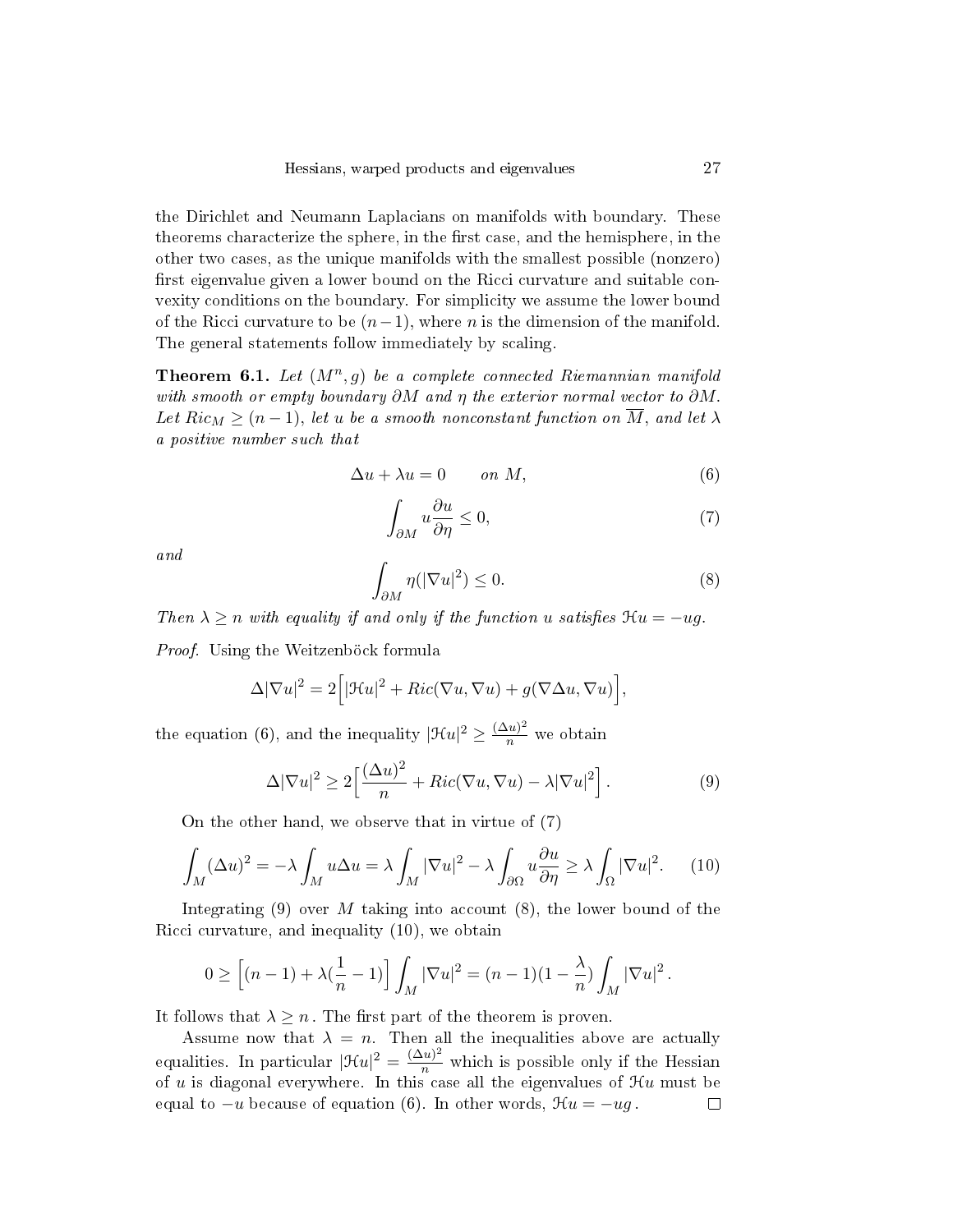The theorem of Lichnerowicz and Obata is now an immediate corollary of Theorem 6.1 and Theorem 4.4.

**Theorem 6.2.** (Lichnerowicz - Obata [8], [9]) Let  $M^n$  be a complete Riemannian manifold with  $Ric_M \geq (n-1)k$ . Then the first eigenvalue  $\lambda_1$  of the Laplace operator is greater than or equal to nk with equality if and only if M is isometric to the Euclidean sphere of constant sectional curvature k.

The bound on the eigenvalue is due to Lichnerowicz and the characterization of the extremal case is due to Obata.

**Theorem 6.3.** (Reilly [12]) Let  $(M, g)$  be a Riemannian manifold with smooth boundary  $\partial M$ . Assume that  $Ric_M \geq (n-1)$ , and that the mean curvature H of the boundary is nonnegative. Then the first eigenvalue  $\lambda_1$  of the Laplacian with Dirichlet boundary condition is greater than or equal to n with equality if and only if M is isometric to the unit upper hemisphere  $(S^n_+, can)$ .

Proof. Condition (7) is obviously met. We will prove that the condition (8) is also satisfied. First we observe that we may assume that  $u$  is positive in the interior of M. Let  $e_1, \ldots, e_{n-1}$  be a local orthonormal frame tangent to  $\partial M$ . Then  $\eta = -\frac{\nabla u}{\nabla u}$  $\frac{\nabla u}{|\nabla u|}$  and  $\eta |\nabla u|^2 = -2\mathcal{H}u(\eta, \nabla u) = -2|\nabla u|\mathcal{H}u(\eta, \eta) =$  $-2|\nabla u|\left(\Delta u - \sum_{i=1}^{n-1} h(e_i, e_i)\right) = -2|\nabla u|H \leq 0.$  Theorem 6.1 applies and says that  $\lambda_1 \geq n$  with equality if and only if  $\mathcal{H}u = -ug$ . In this case the manifold is isometric to  $(S^n_+, can)$  thanks to Proposition 5.2.  $\Box$ 

**Theorem 6.4.** (Escobar [5]) Let  $(M, g)$  be a Riemannian manifold with smooth boundary  $\partial M$ . Assume that  $Ric_M \geq (n-1)$ , and the boundary is strongly convex in the sense that  $h(X, X) \leq 0$  for every  $X \in T \partial M$ . Then the first nonzero eigenvalue  $\nu_1$  of the Laplacian with Neumann boundary condition is greater than or equal to n with equality if and only if M is isometric to the unit upper hemisphere  $(S^n_+, can)$ .

*Proof.* Condition (7) is obviously met. On the other hand, the gradient of u is tangential to the  $\partial M$  because of the Neumann boundary condition.  $\eta |\nabla u|^2 =$  $2g(D_{\nabla u}\nabla u,\eta) = 2h(\nabla u,\nabla u) \leq 0$ , where the last inequality follows from the convexity of the boundary. This shows that (8) holds and Theorem 6.1 applies saying that  $\nu_1 \geq n$  with equality if and only if  $\mathcal{H}u = -ug$ . Let p be the point of  $\partial M$  where u attains the absolute maximum relative to all the values of u in  $\partial M$ . It is clear that  $\nabla u(p) = 0$  and that p is an isolated local maximum for  $u$ . As in the proof of Corollary 4.4 we have that all geodesics emanating from p are integral curves of  $\nabla u$ . We observe that, because  $\nabla u$  is tangential to the boundary, any geodesic starting at a point  $q$  of the boundary with initial velocity proportional to  $\nabla u$  will remain on the boundary forever. It follows that the geodesics emanating from  $p$  with initial velocity toward the interior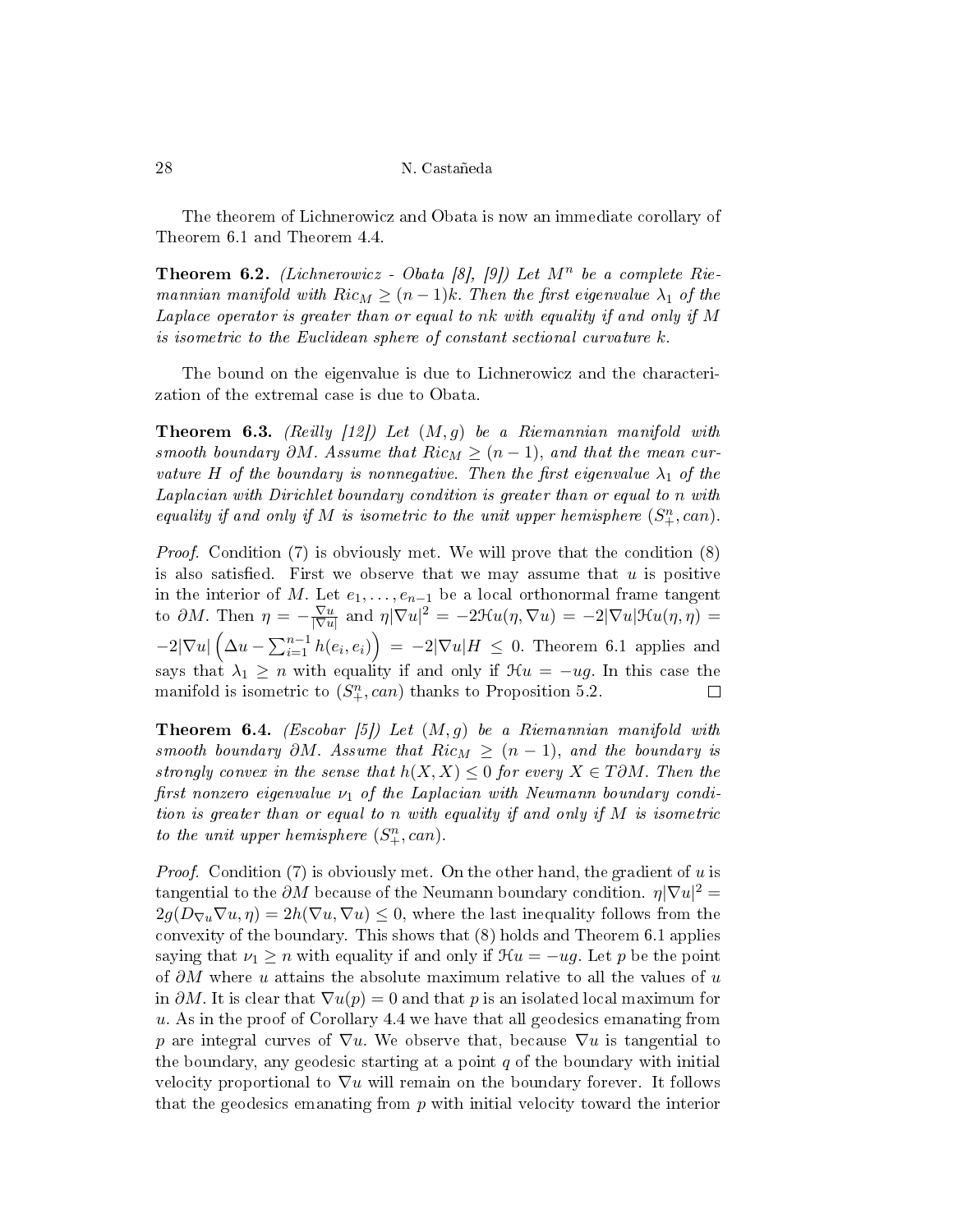of the manifold cannot meet the boundary as long as  $|\nabla u| \neq 0$ . Therefore, they all will meet at a point q at a distance  $\pi$  away from p. It follows from the expression of the metric computed as in Corollary 4.4 that  $M$  is isometric to  $(S^n_+, can)$ .  $\Box$ 

# 7 Comparison Theorems For Differential Inequalities

In this section we prove two lemmas on comparison of solution of ordinary differential inequalities that are important in applications to comparison geometry. These lemmas and some applications of them are contained in an unpublished manuscript [2].

**Lemma 7.1.** Let  $u$  and  $v$  be two functions in  $\mathbf{C}^1(0,T) \cap \mathbf{C}([0,T])$  for some  $T > 0$ . Assume further that  $u(0) = v(0) = z$ , and that for all  $t \in (0, T)$ 

$$
u'(t) \ge F(u(t))\tag{11}
$$

and

$$
v'(t) \le F(v(t)),\tag{12}
$$

where  $F: \mathbf{R} \to \mathbf{R}$  is a continuous function that is locally Lipschitz at z in the sense that there exist two positive numbers  $\delta = \delta(z)$ ,  $L = L(z)$  such that

$$
|F(x) - F(y)| \le L|x - y|
$$

whenever x and y belong to the open interval of radius  $\delta$  centered at z. If  $u(t) \neq v(t)$  for all  $t \in (0, T)$ , then

$$
u(T) > v(T)
$$

*Proof.* We consider the function  $w(t) = u(t) - v(t)$  which equals zero at  $t = 0$ . We will prove that  $w(t) \geq 0$  for all  $t \in (0, T)$  which implies that  $u(T) > v(T)$ because  $u(t) \neq v(t)$  for all  $t \in (0, T)$ .

We subtract inequality (12) from inequality (11) to obtain, for all  $t \in$  $(0, T)$ 

$$
w'(t) + a(t)w \ge 0,\t\t(13)
$$

where  $a(t) = -\frac{F(u(t)) - F(v(t))}{\Delta}$  $\frac{u(v)}{u(t)-v(t)}$  which is continuous on  $(0,T)$ . This function  $a(t)$  is also bounded near zero because of the Lipschitz property of F at z. Indeed, if t is sufficiently small, then  $u(t)$  and  $v(t)$  will both lie inside the interval  $(z - \delta, z + \delta)$  and therefore,

$$
|a(t)| \le \left| \frac{F(u(t)) - F(v(t))}{u(t) - v(t)} \right| \le L. \tag{14}
$$

For each interval  $(0, \tau)$  on which  $a(t)$  is defined and bounded we can define the function  $f(t) = e^{\int_0^t a(s) ds} w(t)$  which belongs to  $\mathbf{C}^1(0,\tau) \cap \mathbf{C}([0,\tau))$ . Moreover,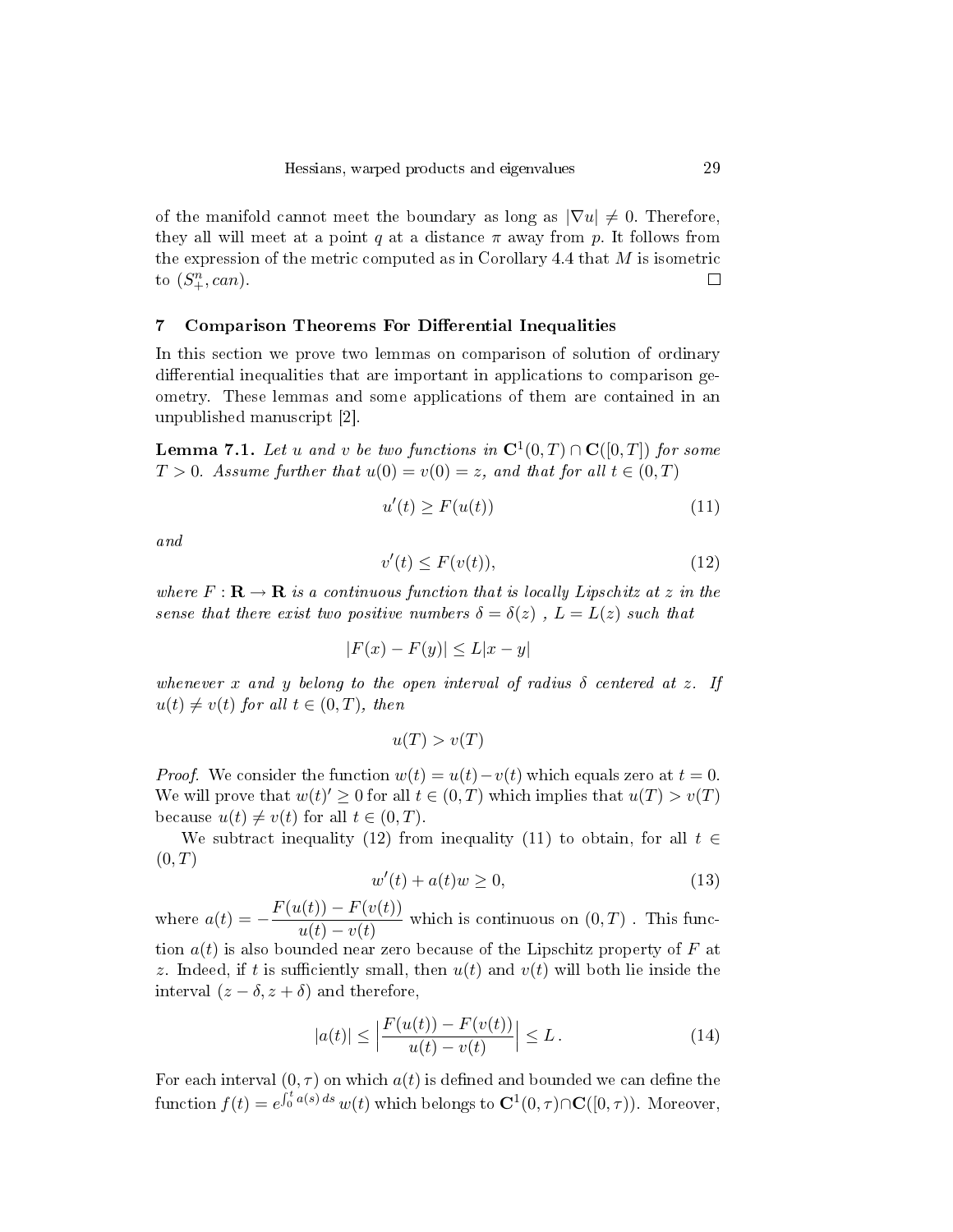$f(0) = w(0) = 0$ , and  $f'(t) \ge 0$  in virtue of (13). It follows that  $w(t) \ge 0$ , and that  $w(\tau) > 0$ . It also follows that  $a(t)$  is defined and bounded on the whole  $(0, T)$ . Therefore,  $w(T) > 0$ .  $\Box$ 

**Remark 7.2.** If in Lemma 1 we require that  $u(0) > v(0)$  then we just need the function F to be continuous to obtain the same conclusion that  $u(T) > v(T)$ .

Corollary 7.3. Let  $F: \mathbf{R} \to \mathbf{R}$  be locally Lipschitz at each point, and u, v be two functions in  $\mathbf{C}^1(0,T) \cap \mathbf{C}([0,T])$  for some  $T > 0$ . Assume further that  $u(0) = v(0) = z$ , and that for all  $t \in (0,T)$ ,  $u'(t) \geq F(u(t))$  and  $v'(t) \leq F(v(t))$ . Then  $u(T) \geq v(T)$  with equality if and only if  $u(t) \equiv v(t)$  on  $[0, T]$ .

*Proof.* Consider the set  $\{t | u(t) = v(t)\}$  and let  $\tau$  be the maximum of the connected component of 0 in this set. If  $\tau = T$  it means that  $u(t) \equiv v(t)$ on  $[0, T]$ . If  $\tau$  is less than T then we can apply Lemma 7.1 to the functions  $u(t+\tau), v(t+\tau)$  to conclude that  $u(T) > v(T)$ .  $\Box$ 

**Lemma 7.4.** Let u and v be two functions in  $\mathbf{C}^1(0,T) \cap \mathbf{C}(0,T]$  for some  $T > 0$ . Assume further that

$$
\lim_{t \to 0+} u(t) = \lim_{t \to 0+} v(t) = \infty,
$$

and that for all  $t \in (0, T)$ 

$$
u'(t) \geq F(u(t))
$$

and

$$
v'(t) \leq F(v(t)),
$$

where  $F : \mathbf{R} \to \mathbf{R}$  is a continuous function that is locally Lipschitz and such that the function  $G(s) = s^2 F(\frac{1}{s})$  $\frac{1}{s}$ ) can be extended to zero by continuity and becomes locally Lipschitz at zero. Then  $u(t) \ge v(t)$  for all  $t \in [0, T)$ . Moreover, if  $u(T) = v(T)$  then  $u(t) \equiv v(t)$  for all  $t \in [0, T]$ .

*Proof.* For sufficiently small positive values of t both u and v are positive. For these values we define the functions

$$
x(t) = \frac{1}{u(t)} \quad \text{and} \quad y(t) = \frac{1}{v(t)}
$$

and set  $x(0) = y(0) = 0$ . A direct computation shows that  $x'(t) \le G(x(t))$ and  $y'(t) \ge G(y(t))$ , where  $G(s) = -s^2 F(\frac{1}{s})$  . Lemma 1 or its corollary s applies and we conclude that  $x(t) \leq y(t)$  for all sufficiently small positive values of t. Therefore,  $u(t) > v(t)$  for small values of t. The Lemma follows now from the remark or Corollary 7.3. $\Box$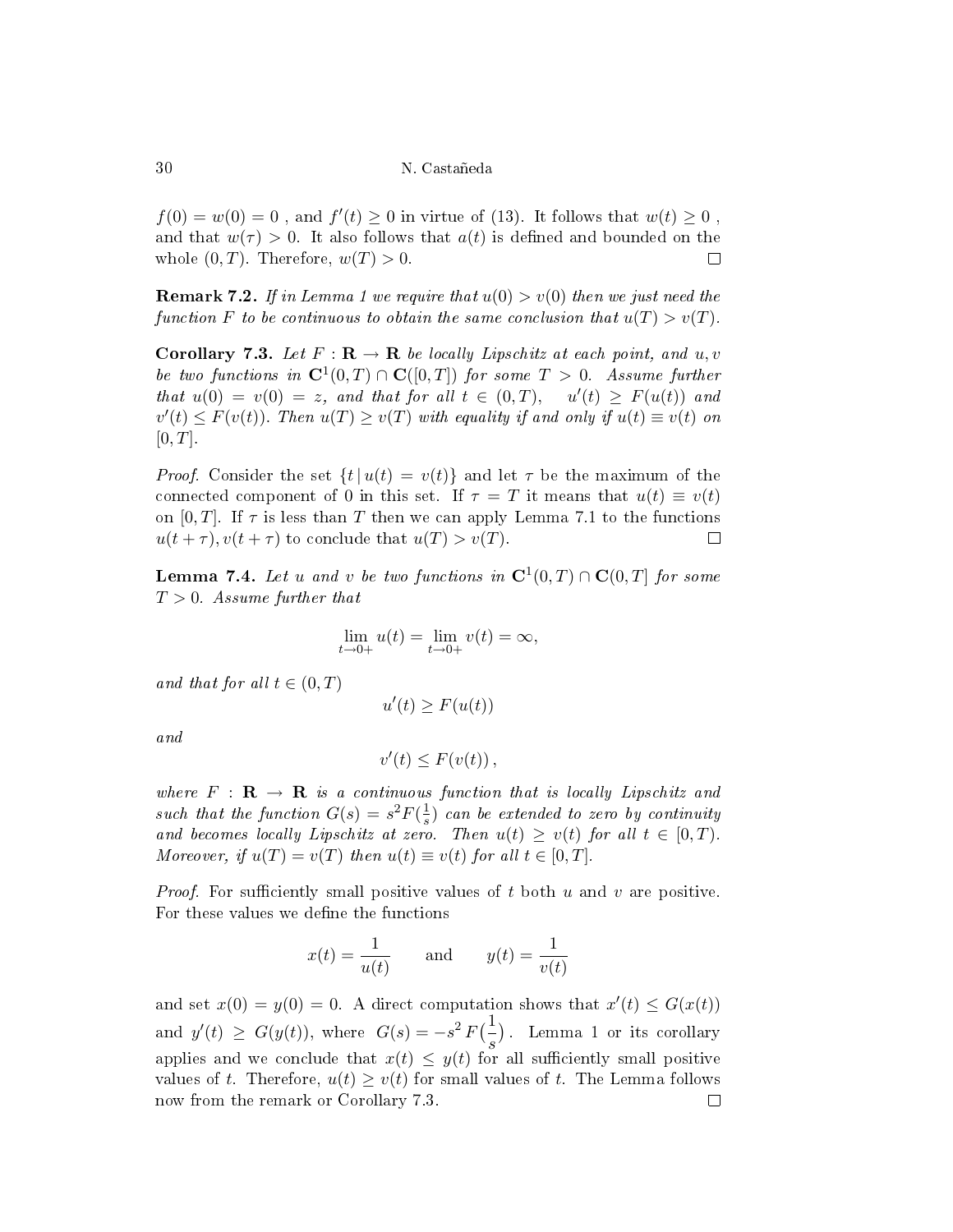**Remark 7.5.** All the proofs above apply to the cases when the differential inequalities are of the form  $u'(t) \geq F(u(t), t)$  and  $v'(t) \leq F(v(t), t)$ , provided that  $F(x, t)$  is a continuous function of two variables and that the Lipschitz conditions on  $F(z, t)$  with respect to the first argument hold uniformly with respect to t whenever such conditions are required.

**Remark 7.6.** The Lipschitz condition required above can be replaced with some weaker conditions but cannot be removed completely. This is so because just continuity of F does not guarantee the uniqueness of a solution to the initial value problem  $u'(t) = F(u(t))$ ,  $u(0) = 0$ . For instance  $u(t) \equiv 0$  and  $v(t) = t^2$  provide a counterexample to Lemma 1 with the Lipschitz condition  $v(t) = t$  provide a counterexample to Behina 1 with the Eqs.<br>removed. Here  $F(s) = 2\sqrt{s}$  which is not locally Lipschitz at 0.

**Remark 7.7.** The function  $F(s) = -s^2 + K(t)$  , where  $K(t)$  is any continuous function, satisfies the conditions of Lemma  $7.4$ . This is the type of function that appears in the proof of the Hessian comparison theorem.

Acknowledgments Several results in this paper resulted from mathematical discussion with Professor Thomas Bagby from Indiana University during the author's sabbatical visit in the Spring of 2005. The author is very grateful to Professor Bagby for his encouragement and support and to Indiana University for its hospitality.

The author is very thankful to the referee for corrections and suggestions which helped to improve the quality of this paper.

# References

- [1] I. Bivens, Integral formulas and hyperspheres in a simply connected space form, Proceedings of the American Mathematical Society, 88 (1983), 113- 118.
- [2] T. Bagby and N. Castañeda, Manuscript in progress.
- [3] F. Brickell and K. Yano, Concurrent vector fields and Minkowski structures, Kodai Math. Sem. Rep. 26 (1974), 22 - 28.
- [4] N. Castañeda, Analysis of the Laplace operator on manifolds, Ph.D. Tesis, Indiana University, (1998).
- [5] J. Escobar, Uniqueness theorems on conformal deformation of metrics, Sobolev inequalities, and an eigenvalue estimate, Communications on Pure and Applied Mathematics, 43 (1990), 857 - 883.
- [6] S. Gallot, Equations dierentielles caracteristiques de la sphere, Ann. Scient. Ec. Norm. Sup. 12 (1979), 235 - 267.